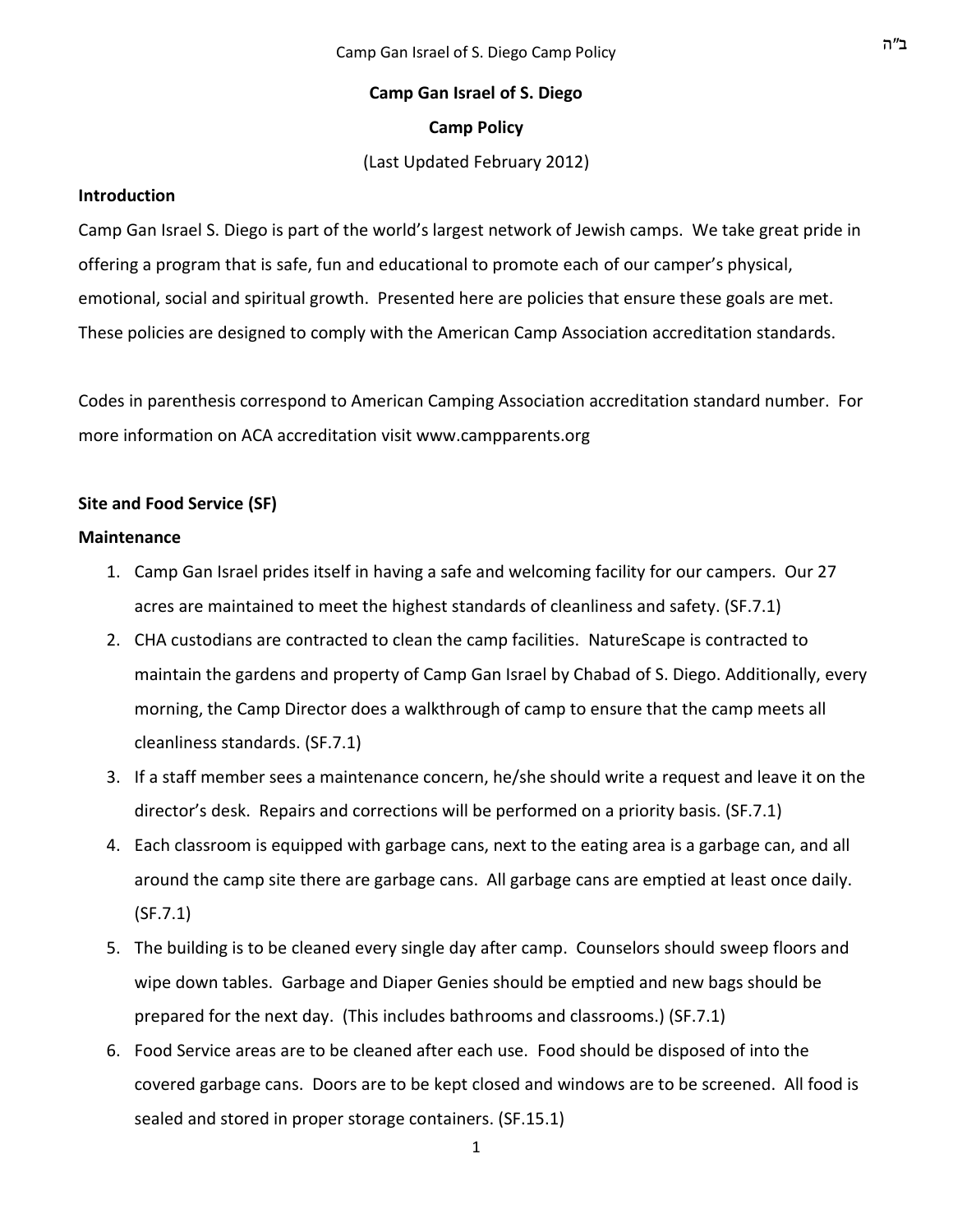7. Refrigeration is monitored on a daily basis on Camp Days. The camp director must be notified immediately if the temperature exceeds 40°F. The Camp Director will immediately call a refrigerator repairman if temperatures exceed 40°F. All food in the broken unit is to be discarded. (SF.16.1)

# **Playground Safety**

1. Our Playground is inspected at the beginning of each day by the counselor of the first group to use the playground. The safety checklist is kept on a clipboard hanging on the office wall near the playground exit. All safety concerns are reported to the Camp Director immediately. (SF.10.1)

# **Transportation & Trips (TR)**

# **Arrival and Departure (TR.4)**

- 1. Gate is secured with a code, that all parents receive prior to camp.
- 2. Parents should park in the parking lot and walk their children into camp.
- 3. At the end of the day, parents must pick up their children from the field in front of the building. Staff members will supervise the children until parents pick them up.
- 4. THERE IS NO PARKING IN THE FRONT OF THE BUILDING! All cars MUST be parked in the designated parking spaces.
- 5. Please obey 5 MPH Speed Limit sign posted in the parking lot.

# **Release of Campers to Other than Legal Guardians: (OM.13.1)**

- 1. Parents/Guardians wishing to have their children released to anyone other than themselves must make prior arrangements with the Camp Director and fill out a "Release Form" available in the camp office and on the camp's website.
- 2. If Campers are walking/biking home, Camp must have on record a release authorizing this.
- 3. Staff will not release campers without Director's approval.
- 4. If parent is over twenty minutes late to pick up a camper, the Camp Director will call the parent to find out when camper will be picked up. In addition, they will be charged for after-care.

# **Attendance/Child Absence: (OM.13.1)**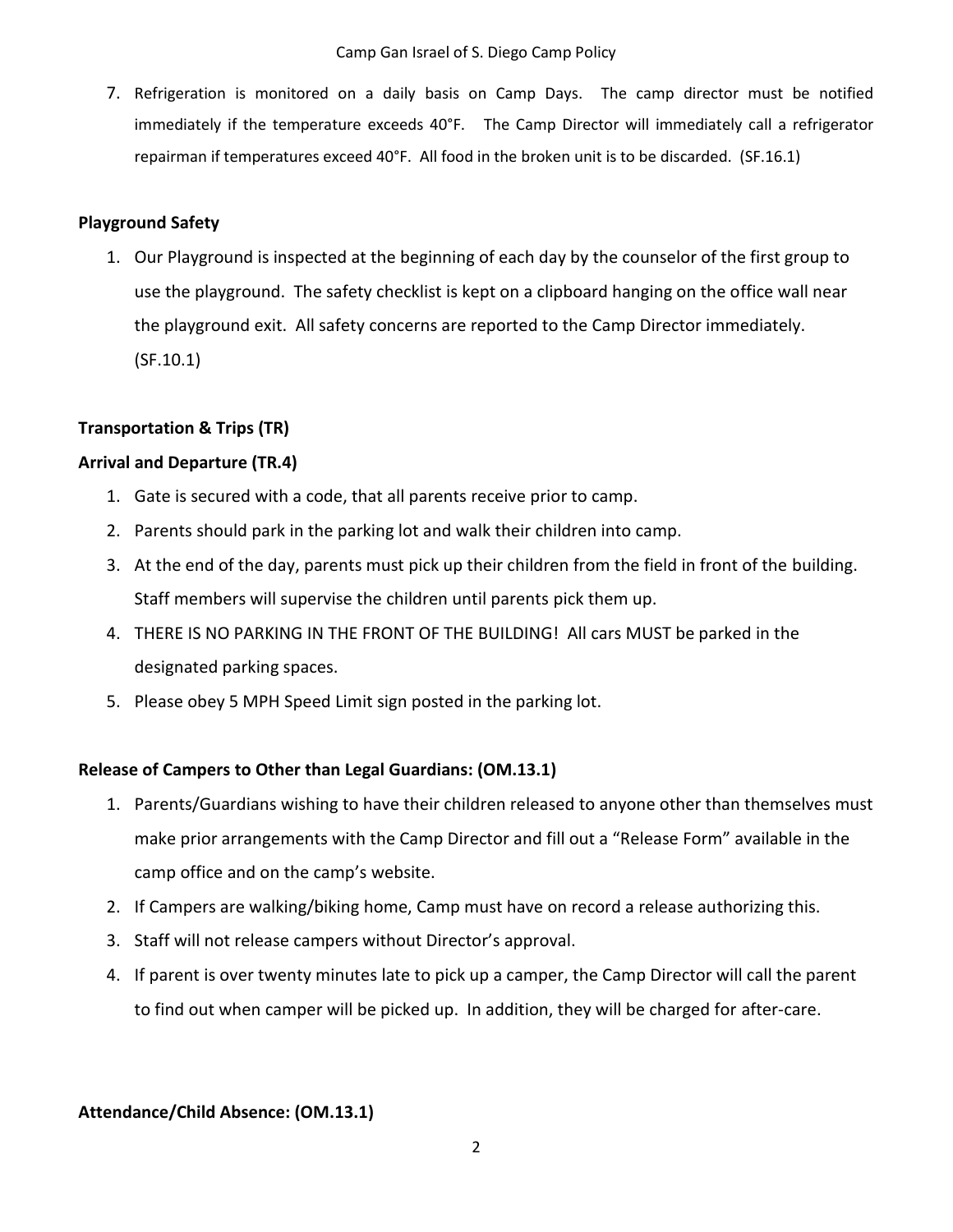- 1. Attendance is taken first thing every morning by line-up.
- 2. Each day, after line up, a list of absentees/no-shows should be turned into the office by the section head.
- 3. Campers who arrive after line-up must check in with the Camp Director in the office.
- 4. Camp Receptionist will make contact with the absentees' families to determine reason for absence. Reason should be logged in camper's file. If family cannot be reached, the Camp Director should be notified.

## **Trip Transportation**

## **Supervision**

- 1. Children are to be transported in charter buses only. Staff members are NOT to transport children in private vehicles. Children are certainly NOT to be transported in vehicles not designed for passengers. (TR.2.1)
- 2. Campers must wear a camp hat and t-shirt on trip days. Campers will also wear a wrist band with emergency contact information.
- 3. Buses leaving on trips will load and unload at the roundabout in the parking lot.
- 4. The camp director will contact the parents in case of illness or accident, G-d forbid. (OM.11.2)
- 5. Staff members accompany campers on the busses. We have a minimum ratio of ten children to one staff member. Additionally, there must always be an additional staff member besides the driver of the vehicle. (TR.6.1)
- 6. Specifically, on busses, a head-staff member accompanies the campers on the bus. The Head Counselor is responsible for roll call taking, making sure that the campers are seated safely, proper decorum on the bus and for general bus safety. (TR.6.1)

# **Safety Procedures (TR.8.1)**

- 1. CHA provides us with SPAB certified drivers who are participants of the pull-notice program. We have their latest CHP terminal inspection report on file. **All of our vehicles are CHP certified with passenger load limits written on the certificate. We do not exceed those limits** (TR.8.1-A, TR.11)
- 2. Campers are not required to wear a seatbelt on the Charter Buses (TR.8.1-B)
- 3. Campers are required to remain seated at all times when the bus is moving. If a child needs to go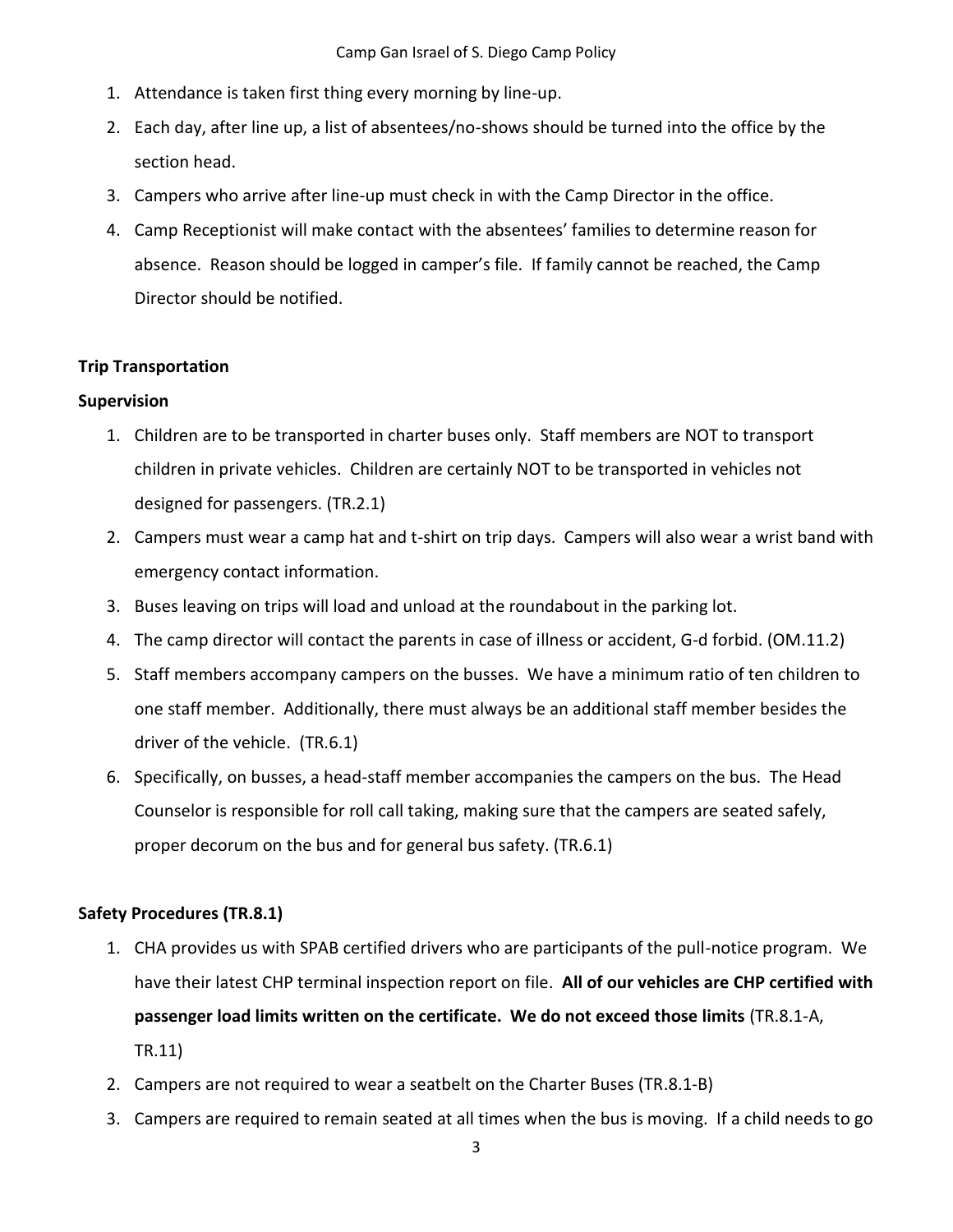#### Camp Gan Israel of S. Diego Camp Policy

to the bathroom, they may stand when the lavatory is vacant. (TR.8.1-C)

- 4. Though by law school buses are permitted to travel within 100 feet of each other when in convoy, we encourage our drivers to travel at normal following distances. (TR.8.1-D)
- 5. A copy of staff and camper Medical & Health History information will be taken on local trips. Each counselor will carry with them for each camper: the emergency contact information, a summary of the health history including allergies and other life-threatening health information, insurance information and signed permission to treat forms. The Head Counselor and Director will have the master list, which includes the above information for every camper as well as a roster of those on the trip. Additional details will be stored in the camp office and available by calling the camp director or camp office. (TR.8.1-E, PD.10.1)
- 6. The bus is equipped with a First Aid Kit, Fire extinguisher, Reflectors, Two way radio and/or cell phone and Water. (TR.10)

## **Transportation Orientation (TR.9.1)**

- 1. All staff are trained by the Camp Director on bus safety procedures.
- 2. Campers are given a safety orientation by the Head Counselor or the Camp Director at the beginning of each trip. Training is based on the Bus Rules that follow.

# **Bus Rules (TR.9.1)**

- 1. Camp Gan Israel endeavors to provide the best bus service possible. On all field trips we use the CHA buses.
- 2. Camp Gan Israel is concerned for the health, safety and welfare of all our children. Therefore, campers must obey the following rules:
	- a. Remain properly seated while on the bus keeping the aisle and emergency exits clear of feet and your belongings. You may get up to go to the bathroom only when the bathroom is empty.
	- b. Keep arms and other objects inside the bus
	- c. Always follow the directions of the driver or camp staff
	- d. Keep games, balls, toys, etc. in a bag or box
	- e. Help keep your bus clean! Put all garbage in the appropriate containers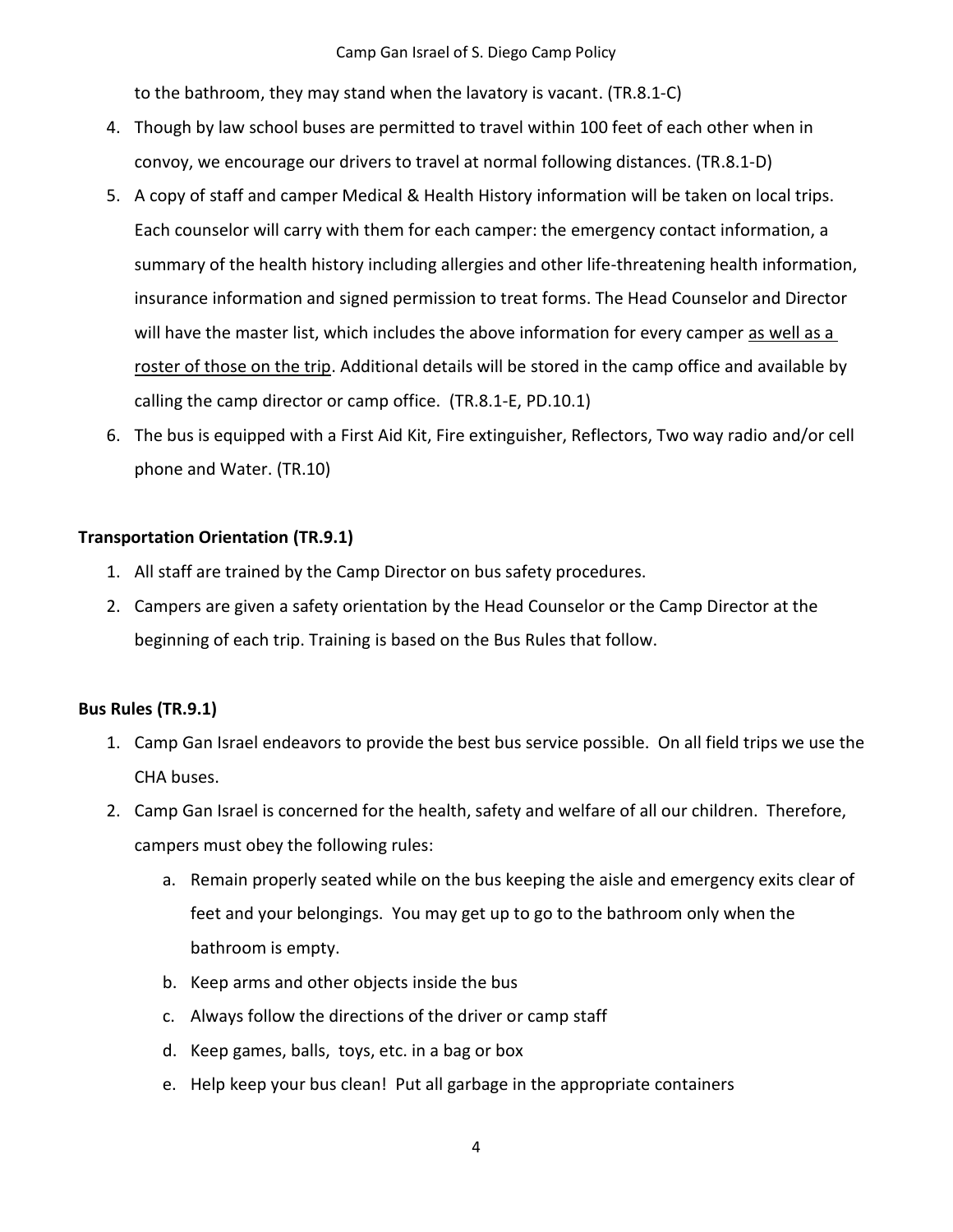- 3. Campers cannot:
	- a. Chew gum while riding on the bus
	- b. Stand or change seats while on the bus
	- c. Fight, shout, or throw objects while on the bus, or talk to or distract the driver in any way.
	- d. Leave anything in the center aisle
- 4. On trips the camper's lunches are stored in coolers with ice or on the charter bus and only taken out for lunch time. If kept on the bus, buses are kept air conditioned the whole time. (PD.1.3)
- 5. The camp office is always staffed with a receptionist. He/She is the designated contact person in camp during trips and is given: (PD.11.1)
	- a. The receptionist also has a bunk roster and a list of which bunks are participating on each trip.
	- b. A list of the dates of all camp trips, including time of departure and arrival.
	- c. In case of any problems (including inclement weather) the head counselor or section head will contact the Camp Director by phone or cell phone. If problems with weather or any other occur before the trip leaves, the Director will decide on alternative plans and communicate a decision to the head counselor.
	- d. CHA routes each trip and has a copy of such routes. A copy is also given to the Camp Director. In case of any problems the person in charge of the trip should contact the director or receptionist at the camp office with their cell phones.

# **Accident Procedures (TR.7.1)**

- 1. Head Counselor will designated First Aid certified counselors to tend to injured students as necessary. He/she will designate a staff member to call 911 if necessary.
- 2. Head Counselor will instruct remaining staff members to move uninjured students to safety and to supervise them.
- 3. The bus driver will inform:
	- a. CHP: 9-1-1
	- b. Camp Office: 858-566-1996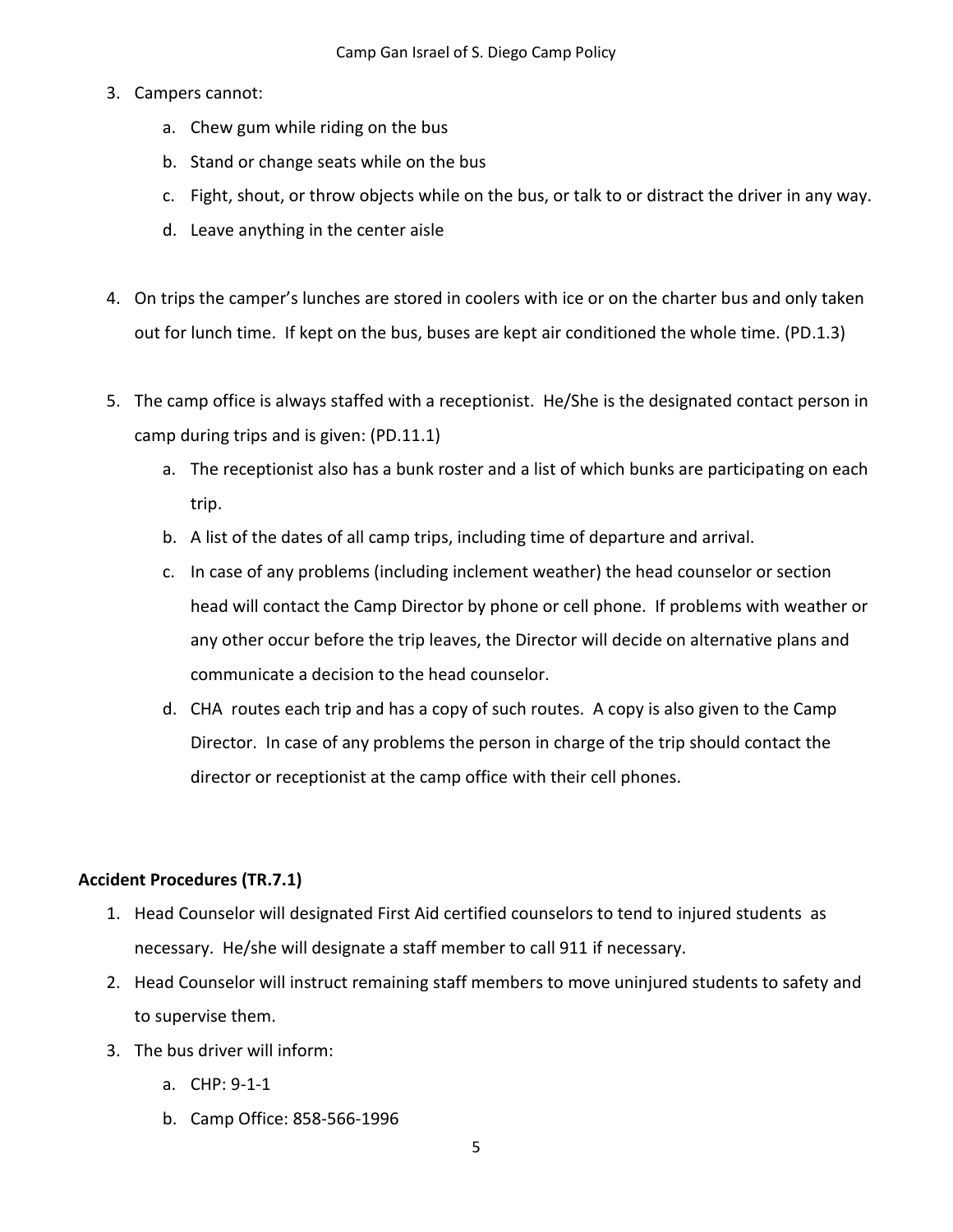- 4. Driver will carry CHP inspection card, registration and insurance information on the bus. In case of an accident, G-d forbid, the driver will exchange insurance information. Driver will also be asked to identify witnesses and obtain appropriate accident or emergency information.
- 5. All our drivers are CHP certified. In accordance to the law they are also First Aid certified.
- 6. Whenever any accident occurs, G-d forbid, the driver shall stop immediately; notify the CHP and the Camp Office. If a child is injured as a result of the acceleration/ deceleration or any movement of the bus and does not require medical attention, the driver is to continue on his/her route, but notify the Camp Director upon arrival at camp. (OM.11.1)
- 7. The driver should not leave the immediate vicinity of the bus to seek aid. On a field trip the driver will designate a staff member who will be in charge of seeking help and dialing 911 in an emergency.
- 8. If it is unsafe to continue the use of the bus, the driver will notify Santa Diego Airbus who will send out a replacement bus.

# **Trips/Overnights & Cookout Procedures (PD.9)**

- 1. Barbeque Grills are used by trained individuals using the following procedures: (PD.9.1)
	- a. Use self-light charcoal with NO lighter fluid. Set up charcoal in a pyramid shape until most of the briquettes are white. Wait an additional 15 minutes to ensure all harmful chemicals are burned off.
	- b. Remove hotdogs from coolers within 10 minutes of placing them on the fire. Slice them lengthwise so that the cut goes halfway through the depth of the hotdog. (PD.9.3)
	- c. Check EACH hotdog that it is properly cooked as it is removed from the stove. Check temperature is above 140°F with chicken or hamburgers with a food thermometer. (PD.9.3)
	- d. Clean all utensils and sanitize with bleach solution (1:10 bleach to water). Store inside camp van when dry.
- 2. All our overnights are held on sites rented from the National Forest Service or State Park System. Potable water is provided. (PD.9.2)
- 3. Food that requires refrigeration is kept in coolers with ice. Temperatures are maintained below 40°F and checked before use. (PD.9.3)
- 4. Environmental Impact: (PD.9.5)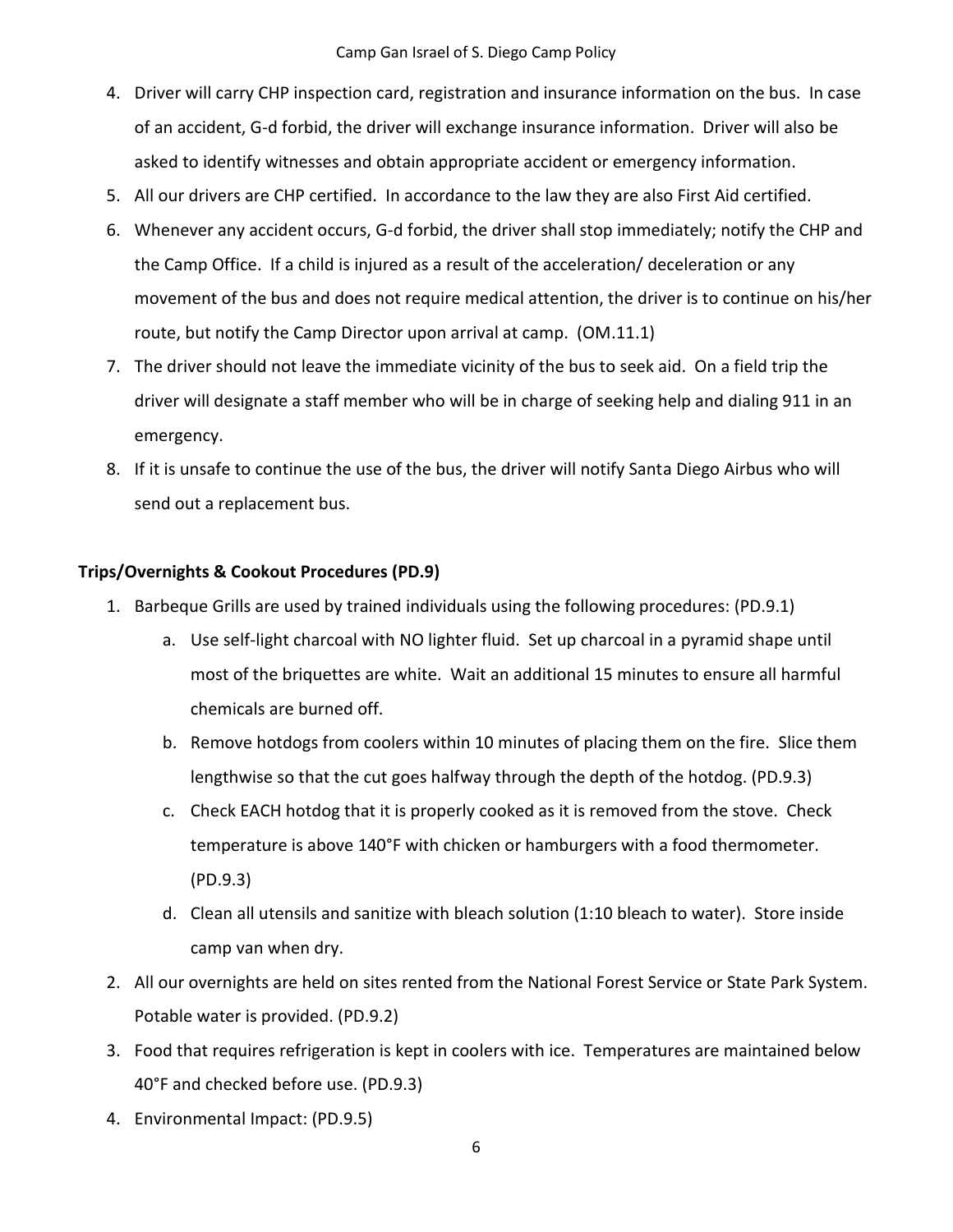- a. Garbage dumpsters are provided by the campsite. Campers are trained in "Leave No Trace" procedures to eliminate damage to the campsite.
- b. A single bonfire is lit in the designated fire pit provided fires are permitted by the Fire Department. Fire warnings are placed on the entrance of the campsite and must be obeyed. The fire must be completely extinguished with sand and water before the campsite is evacuated. The trip leader, usually the camp director, is responsible for this.
- c. Hiking is only allowed on marked trails. Staff must be in front and back of the line of campers. Other staff are interspersed at regular intervals. Campers should watch and listen – not touch.

# **Health and Wellness (HW)**

## **Health Care Plan (HW.11)**

1. Camp Gan Israel's Health plan is reviewed at least every three years by a licensed physician, who also serves as a consultant with access by phone throughout the summer. (HW.11.1)

## **Scope and limits of Healthcare Services Provided** (HW.11.2-A)

- 1. Camp will provide counselors that are all certified in first aid and CPR (HW.1.1). A pre-camp Pediatric and Adult CPR class is available for those not currently certified. Contact the camp director for information.
- 2. Who to contact in an emergency (HW.10.1)
	- a. Emergency Dial 911. Begin CPR as necessary. Contact Parents. (HW.10.1) Log Communication in Log Book (HW.10.2)
	- b. Severe not emergency. Contact parents transport to hospital or doctor at parents discretion or if parents can't be reached. (HW.10.1) Log Communication in Log Book (HW.10.2)
	- c. Minor illness contact parents. Child should wait in a secluded room until parents can pick up child. (HW.10.1) Log Communication in Log Book(HW.10.2)
	- d. All cases will be entered into the Health Care Log (HW.21.1)
	- e. First aid will be administered by our Red Cross certified First Aids on premises. (HW-12)
- 3. In non-emergency situations parents are to be contacted immediately if campers are ill or injured and will require further medical care. Reasons may include fever, rash, suspected contagious disease,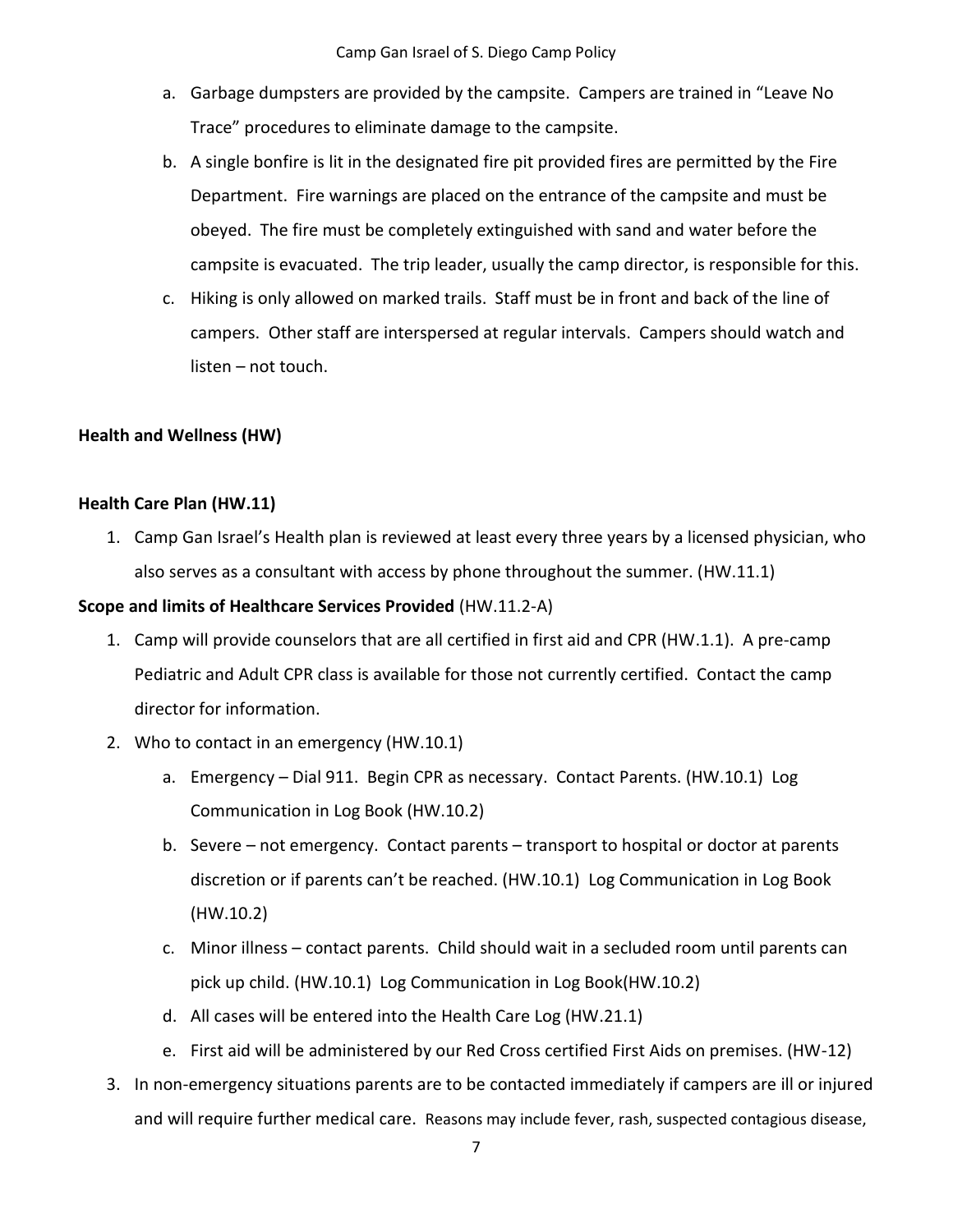#### Camp Gan Israel of S. Diego Camp Policy

lice, or any injury that requires more than first aid. We encourage parents to pick up their child and bring them to their own doctor. For medical injuries not requiring further medical treatment camp provides First Aid. Parents are to be contacted by the Health Care Administrator to inform parents of steps taken. All parent communications will be logged in Ultra Camp (HW.10.1, HW.10.2, OM.11.2)

- 4. At all times during camp, whether in camp or on a trip, each counselor has on his/her person the complete list of campers in their care and all emergency contact information. The head counselor has a master list of all campers in camp. This list includes: Name; Birthdate/Age; Custodial Guardian's name, address, phone number(s); Emergency Contact numbers, Physician number. (HW.20.1)
- 5. The Camp Health Care Administrator is trained in First Aid/CPR and has years of experience as a camp first responder. The Health Care Administrator is responsible for: (HW.11.2-A, HW.11.2-B)
	- a. Monitoring all sick or injured campers
	- b. Maintaining medical records including the Health Care log
	- c. Maintaining a neat and clean room for patients to recuperate in
	- d. Sterilizing any instruments used in medical care
	- e. Stocking first aid kits
	- f. Contacting parents of sick and injured children
	- g. Monitor overall camp program for safety and cleanliness
- 6. Counselors are allowed to tend to any minor scraps or pains. If, when assessed by counselor, it appears to be more major, the Camp Health Care Administrator will be contacted and will determine what steps to take as mentioned in Paragraph 1 above. (HW.11.2-C) Treatment procedures are found in the Staff Handbook and on page 10 of these policies. Other First Aid/CPR information is found in the "Pediatric CPR and First Aid" guide distributed during our First Aid/CPR training.
- 7. For any religious issues in camp, Rabbi Yonah Fradkin is available at all times. (HW.11.2-D)
- 8. Chai Lifeline's crisis management team is available for help in case of any serious crises. They are reachable via telephone or email. If a counselor/staff member suspects abnormal behavior, abuse or neglect; the information should be relayed to the camp director who will contact Chai Lifeline for guidance. (HW.11.2-D)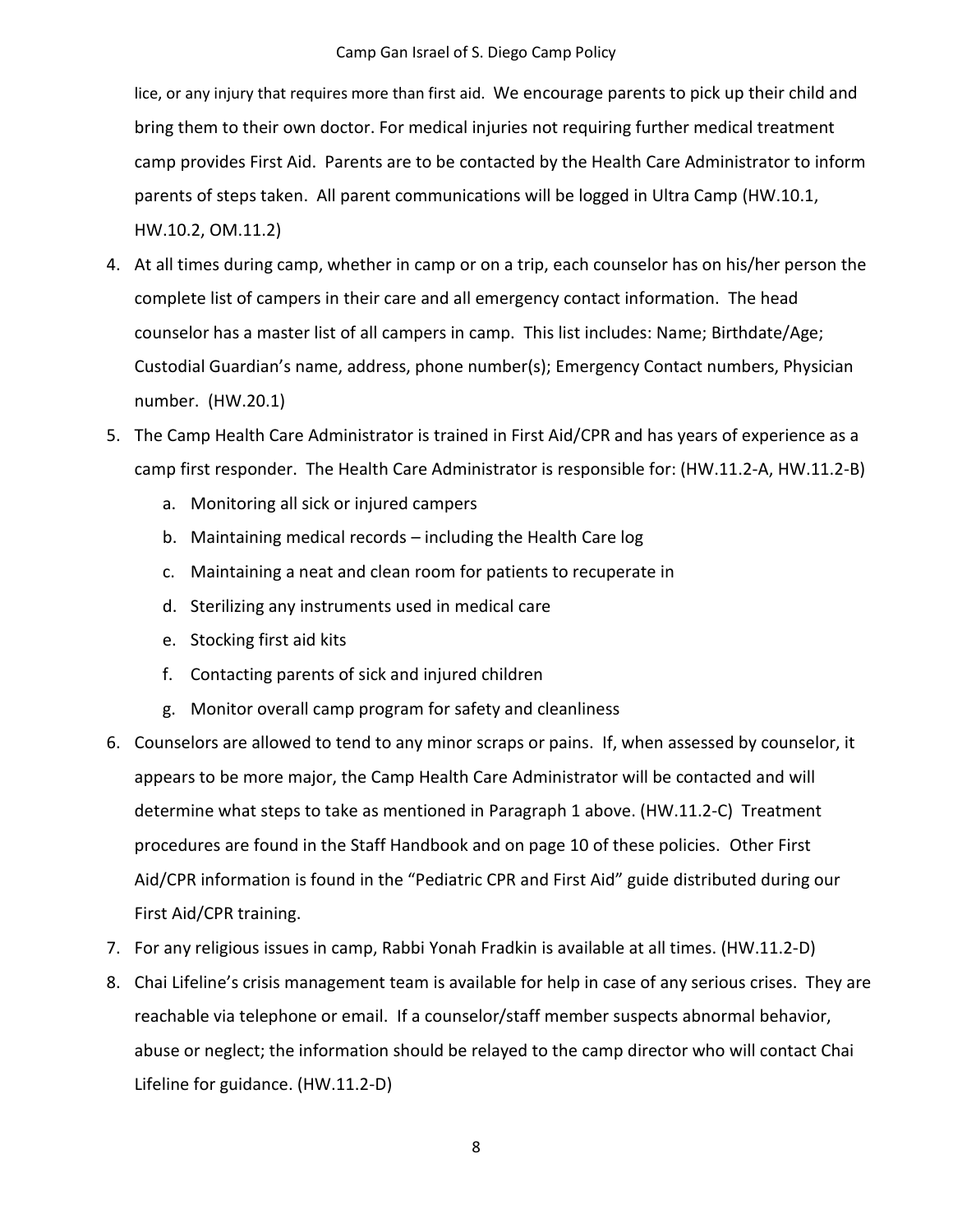## **Patient Care**

- 1. Procedures for on-site health care issues have been explained above. If camp is offsite, the following procedures will take place in case of an emergency G-d forbid. (OM.11.1)
	- a. Emergency Dial 911. Begin CPR as necessary
	- b. Severe not emergency. Contact parents transport to hospital or doctor at parents discretion or if parents can't be reached.
	- c. Minor illness contact parents. Child should wait in a secluded room until parents can pick up child.
	- d. All cases will be entered into the Health Care Log
	- e. First aid will be administered by our Red Cross certified First Aids on premises.
- 2. In case medical treatment is required in camp, G-d forbid, the Camp Office is our designated place to handle emergencies and administer First Aid. The Office provides an isolated, quiet and private place for campers to be treated (HW.15.1-D) and is in close proximity to running water (HW.15.1-B) and toilets (HW.15.1-A).
- 3. Whenever a child is in the office for health care reasons, he/she must be under constant supervision by either the Health Care Administrator or another staff member who is following directions from the Health Care Administrator. (HW.18.1)
- 4. The Health Care Administrator will make sure that first aid kits are stocked and available. When camp is off grounds, each group will have a first aid kit readily accessible. Bandaids and gloves are kept in every classroom, and a fully stocked first aid kit is stocked in the office. The camp director orders supplies when necessary. (HW.16.1-A)
- 5. An AED is kept in the office in a clearly marked case. The Camp Director is responsible for maintenance of the AED. All staff are trained in the use of an AED during our CPR/1<sup>st</sup> aid training before camp. (HW.17.1)
- 6. American Medical Response has been notified regarding our camp program and are on call for emergency care. If camper requires residential hospital care, G-d forbid, it will be arranged with parents/legal guardians of campers. (TR.1.1)
- 7. Health screening will be administered by our health supervisor prior to every camp session and all pertinent information and limitations related to the camper's participation in activities will be relayed to the relevant camp staff within the first 24 hours of each child's arrival in camp. This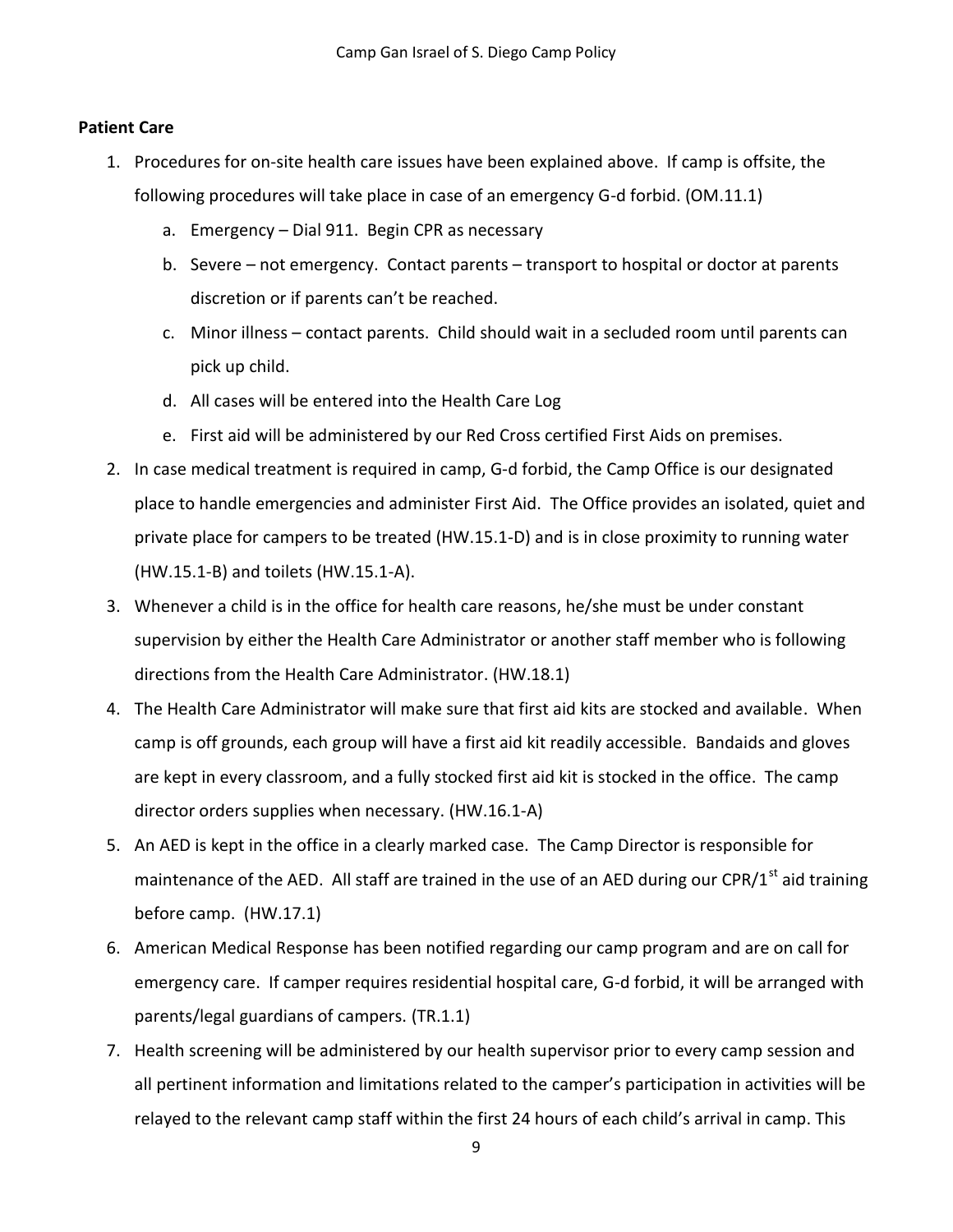includes informing the staff of any special needs or medical, physical or mental conditions of the campers in their charge. (HW.8.1, HW.13.1)

- 8. It is the responsibly of the Health Care Manager and First Aider for direct supervision of sanitary practices. An overall watchful eye will be conducted by both the health supervisor and the Owner of the Camp Facility, Rabbi Yonah Fradkin.
- 9. Special care will be given to dispose of or totally sanitize and instruments coming in contact with human secretions into the specially marked red bags for waste containing blood borne pathogens. These bags are disposed of at a physician's office after camp.

## **Medication Procedures (HW.19)**

- 1. Medication for campers should be brought to the front office immediately upon arriving in camp. Medication is stored in a locked cabinet or locked refrigerator, except when in the controlled possession of the person responsible for administering them, i.e. the Health Care Administrator. (HW.19.1-A)
- 2. Prescription medication will be dispensed only under specific directions from a licensed physician. Nonprescription medication will be dispensed only according to the instructions of the parent, guardian or physician as noted in the Health Form during registration. Without express written permission, camp will not administer any prescription or nonprescription medications. (HW.19.1-B, HW.19.1-C)
- 3. For campers requiring an epi-pen or asthma inhaler, the counselor will have it on their person in camp and on all trips.

## **Health Screening (HW.8.1)**

- 1. Health Screening can be done by the Head Counselor or Camp Director
- 2. The Health Screening will consist of verifying the contents of the Health History Form based on an in-person interview with the camper. The parent/guardian should be present to answer any questions. The Health History Form must be in hand during screening. Any obvious injuries should be observed and noted.
- 3. Screening findings and observations should be noted on the Health History Form in the space provided.
- 4. Initials of person conducting the screening and the date held should be noted.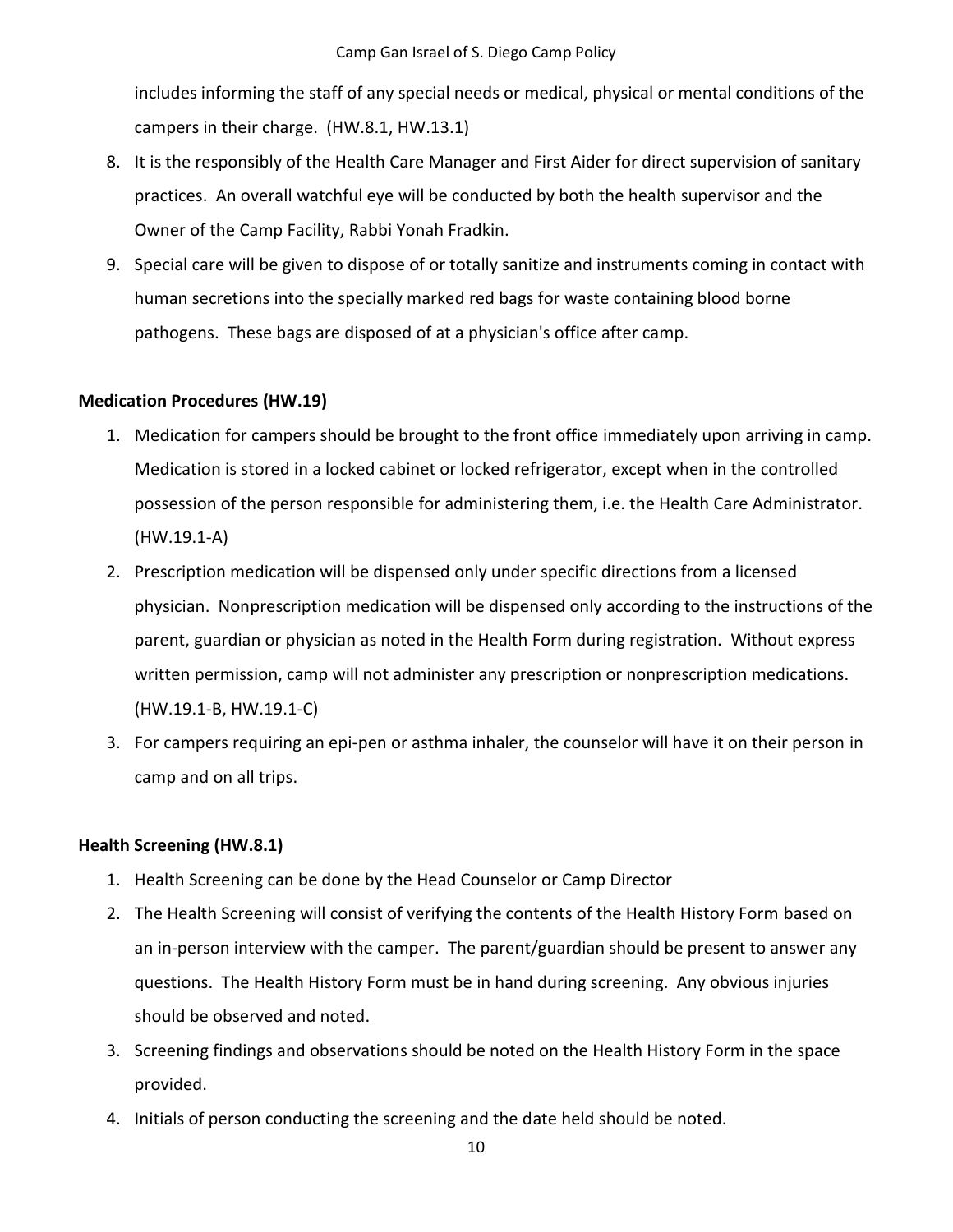- 5. Health Screenings will be held upon new entry of a camper or staff member to camp.
- 6. Lice Checks will be conducted during the screening for all new campers. Camp Gan Israel has a "no nit policy" which does not allow campers to be in camp with nits or lice in the hair, unless a certified dermatologist certifies the nits are dead. See the camp office for a Lice Prevention and Management Information Packet.

## **Medical Records**

- 1. A comprehensive medical health form must be filled out on each camper and staff member attending camp. For persons under 18, this is to be signed by their parent or legal guardian. Those over 18 may sign it themselves. The form must be complete with all camper/staff contact information and emergency contact information, including staff members who are under 18. This form is available online with electronic signature verification. (HW.20.1) No camper or staff member under 18 will be admitted to camp unless parents have authorized camp, through a release signature, to act as camp sees fit in the case of an emergency. (HW.9.1, HW.23.1, HW.25.1)
- 2. Camp will maintain records of medical and first aid treatment administered in an ongoing health record log. (HW.21.1) Incident Reports will be filed in campers' files for any incidents that required professional medical treatment. (HW.21.2)
- 3. Records will be kept as required by law; 2 years after minors reach the age of majority for camper medical records and 30 years after employment for employee records. (HW.22.1)
- 4. Health care records will be kept for ten years or as long as the law provides. It is the Camp Directors responsibility to maintain these records, as a hard copy, in a safe, secure location.
- 5. All incident reports will be written in the on-site incident log. If an incident occurs while off camp grounds, it is the responsibility of the director to ensure that the incident is recorded in the permanent record log. (OM.5.1)
- 6. A hard copy of all medical forms, are kept on camp grounds at all times.

# **Treatment Procedures (HW.12.1)**

Routine Health/Medical Treatment

- 1. Cuts, Scrapes
	- a. Stop bleeding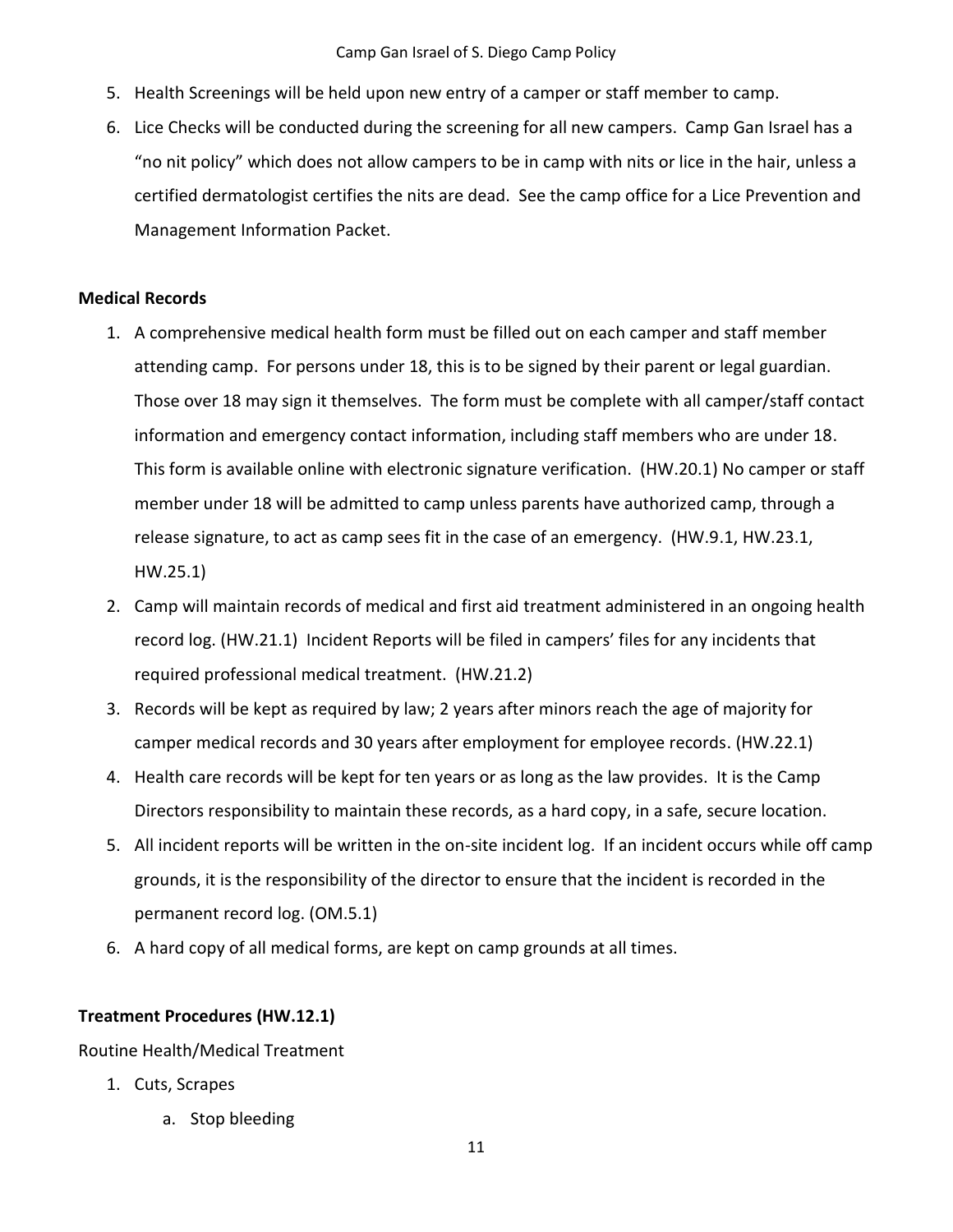- b. Wash with soap and water
- c. Cover with a sterile dressing
- d. Contact physician (activate Emergency Procedures) if cut is more than 1/8th inch wide or if bleeding cannot be stopped in five minutes.
- e. Fill out and copy Ouch Report. (OM.5.1)
- 2. Sprains, Bruises
	- a. Apply ice and elevate
	- b. If unable to move sprained limb or if in severe pain, contact physician (activate Emergency Procedures).
	- c. Fill out and copy Ouch Report. (OM.5.1)
- 3. Elevated temperatures/Sore throat
	- a. Isolate Camper
	- b. Contact parents or Emergency Contact to pick up child.
	- c. If sore throat is not accompanied by a cold or upper respiratory infection, recommend that child sees a physician.
	- d. Contact physician (activate Emergency Procedures) if temperature is above 102 degrees Fahrenheit and parents cannot be reached.
	- e. Fill out and copy Ouch Report. (OM.5.1)
- 4. Bee Stings
	- a. Apply Ice
	- b. If swelling increases or other symptoms of allergy exists, activate Emergency Procedures.
	- c. If history of severe allergy exists; Administer Epi-pen and Dial 9-1-1.
	- d. Fill out and copy Ouch Report. (OM.5.1)

## **Staff Training in Health Care (HW.4)**

- 1. Our staff members receive First Aid and CPR/AED training as part of their pre-camp trainings. Staff should treat as per the Treatment Procedures above (HW.12) only. (HW.1.4-A)
- 2. In case of emergency, staff should first contact 911, then the camp director. (OM.11.1) They should administer First AID/CPR as necessary, G-d forbid. First Aid kits are located in all classrooms, in the office (Health Care Center), by the Archery Range when in use, and in all vehicles/busses when out of camp. (HW.4.1-B, HW.16.1-B)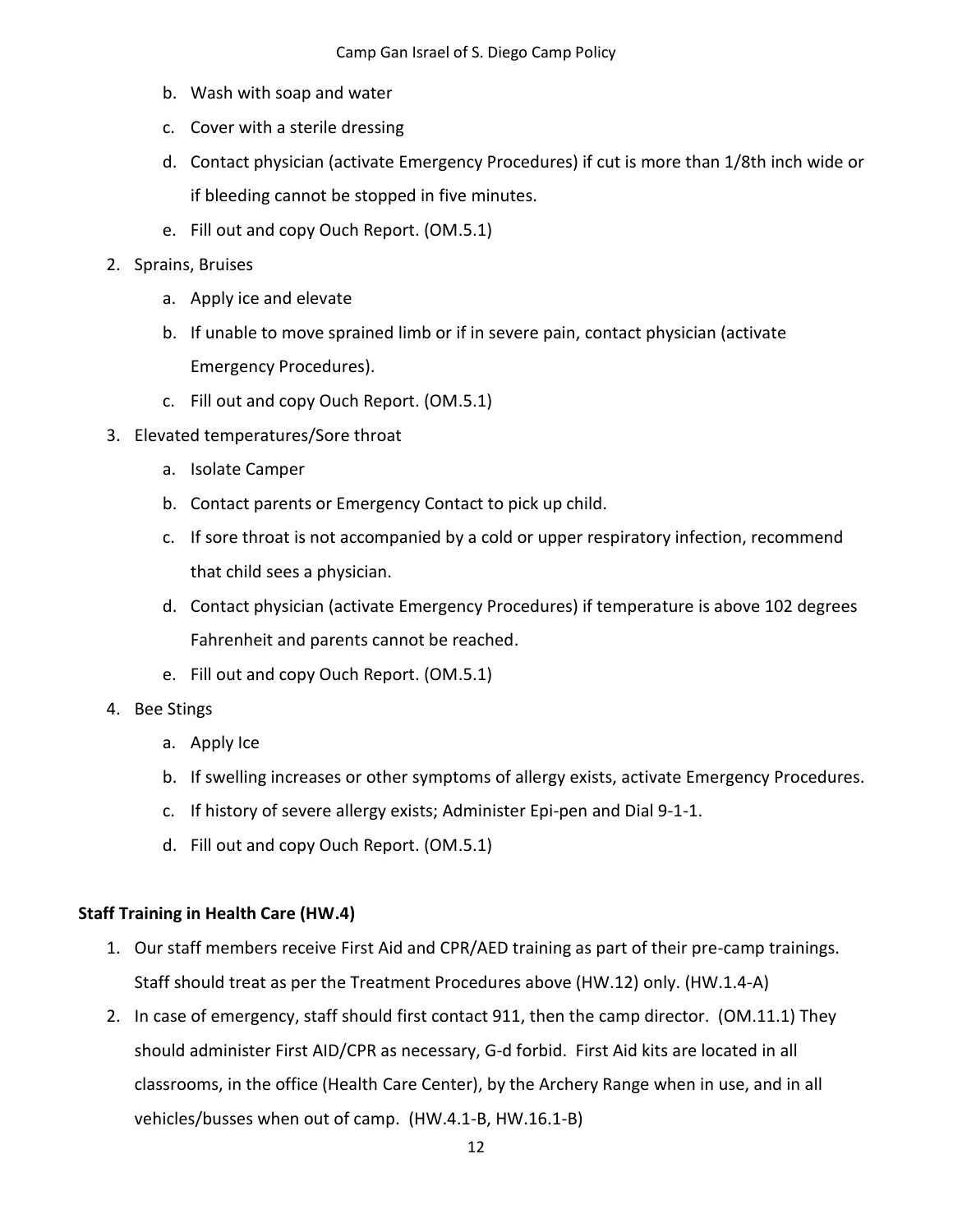- 3. If the incident is not an emergency, and is beyond those situations outlined in the Treatment Procedures, staff should contact the Camp Health Care Administrator on the radio. If the Health Care Administrator is not available staff should administer First Aid as per their training as per the Treatment Procedures above (HW.12). (HW.4.1-C)
- 4. Camp Director or Health Care Administrator will contact parents as described elsewhere (HW.10).
- 5. Before and after administering first aid, staff must wash their hands with anti-bacterial soap and hot water. Personal Protective Equipment should be worn during treatment, including gloves and CPR mask. Staff should follow blood borne pathogens training in EMS Safety Services guide used in First Aid/CPR/AED Training (pg. 5). (HW.4.1-D)
- 6. While on local trips, the following is adhered to: Trips are led by the Camp Director and/or Head Counselor. In case of a life threatening injury, they are to immediately contact 911. (OM.11.1) The Head Counselor is Certified in CPR and First Aid. They are also instructed to contact the health manager and/or Camp Director in case of injury or illness. All counselors are informed of any special needs of their campers. Counselors are provided with special training as necessary. (HW.3.1-A The Health Supervisor (the Camp Director) is present on overnight trips and will manage First Aid and will contact EMS when necessary. Overnight trips are within 15 minutes of EMS response. (HW.3.1-B, HW.16.1-B)

## **Review of Foundational Practices**

1. The Camp Director must review the Foundational Practices recommended by the ACA on an annual basis and record the results of the review. The Board of Directors is to hear a summary of this report in their annual meeting.

## **Incident Analysis (OM.2)**

1. Camp Gan Israel annually reviews and analyzes incident reports to collect data as to when and where incidents, accidents and injuries may have occurred. The data is reviewed by the Camp Director as well as by the Board of Directors of Chabad of S. Diego to ensure that our policies,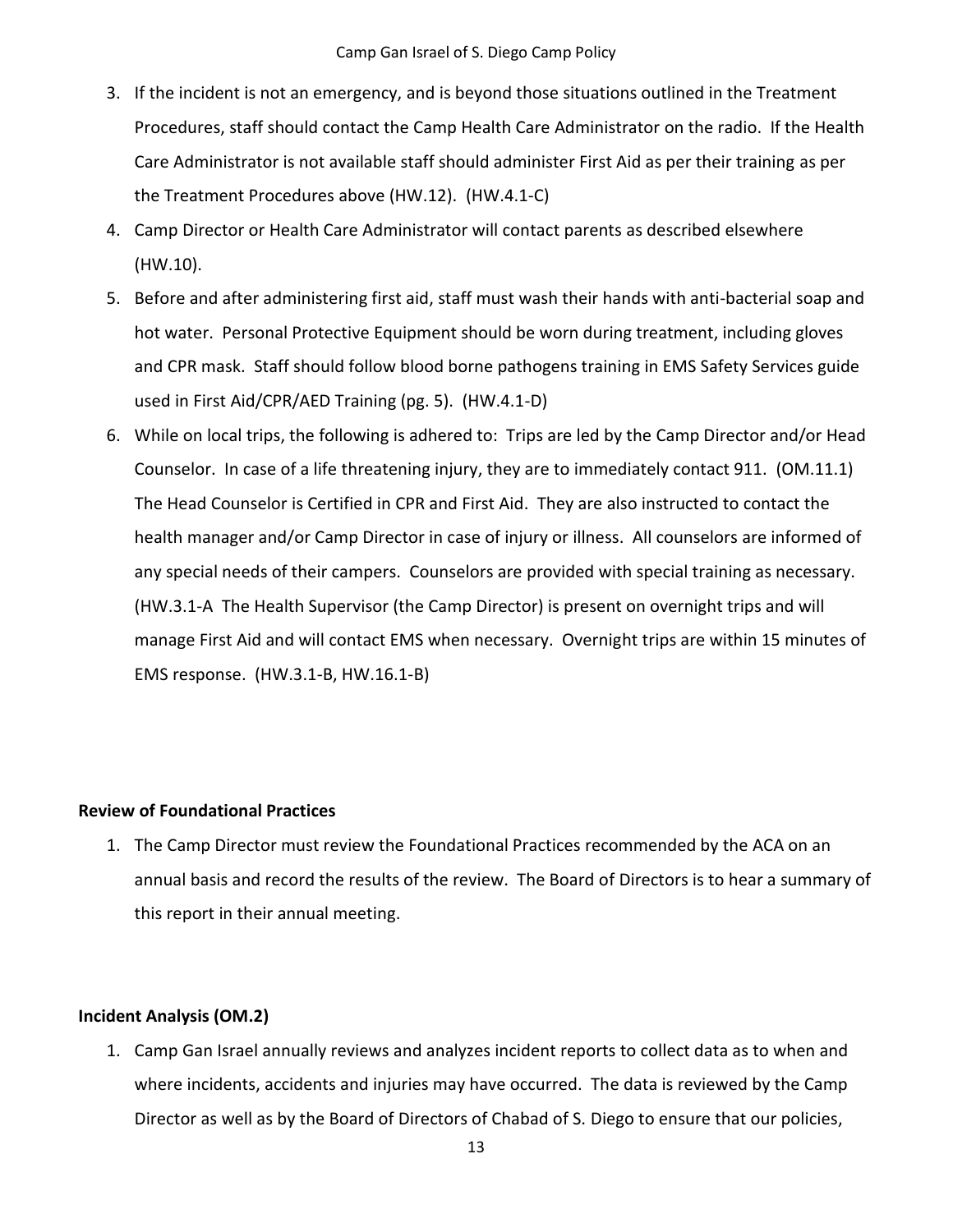protocols and risk-management plan are adequately addressing any risk or hazard.

- 2. The director will coordinate with Healthcare professionals, insurance personnel, legal consultants and other camp directors to identify steps to reduce incidents, accidents and injuries.
- 3. Procedures are modified and changes are implemented based on the results of this annual review. The Camp Director is responsible for coordinating with legal personnel, health-care personnel and other appropriate advisors to maintain safe and effective strategies.

# **Protective Headgear (PD.29)**

- 1. Helmets must be worn by all cyclists on 2-wheel bicycles. Helmets must be checked for correct fit before biking. (PD.29.1)
- 2. When camp goes go-karting, all staff and campers are required to wear helmets, provided by the go-karting facility. Helmets are checked for proper sizing. (PD.29.2)
- 3. Camp Gan Israel chooses go-karting facilities that utilize roll bars and restraint devices in their gokarts. (PD.27.1)

# **Program Eligibility (PD.4.1)**

- 1. Most Camp Gan Israel activities are geared for campers of all levels of ability. However, there may be trips that have rides or attractions that are only available to campers of a certain height.
- 2. Archery is only available to campers over age 7.
- 3. Hiking and overnight camping is only available to campers in first grade and older.

# **Specialized Activity Operating Procedures**

# **Specialized Activity Emergency Procedures:** (PD.23.1)

- 1. Extreme Emergency:
	- a. Dial 911
	- b. The appropriate First Aid/CPR
	- c. Contact Director
	- d. Follow Emergency Plan detailed above.
	- e. Fill out Incident Report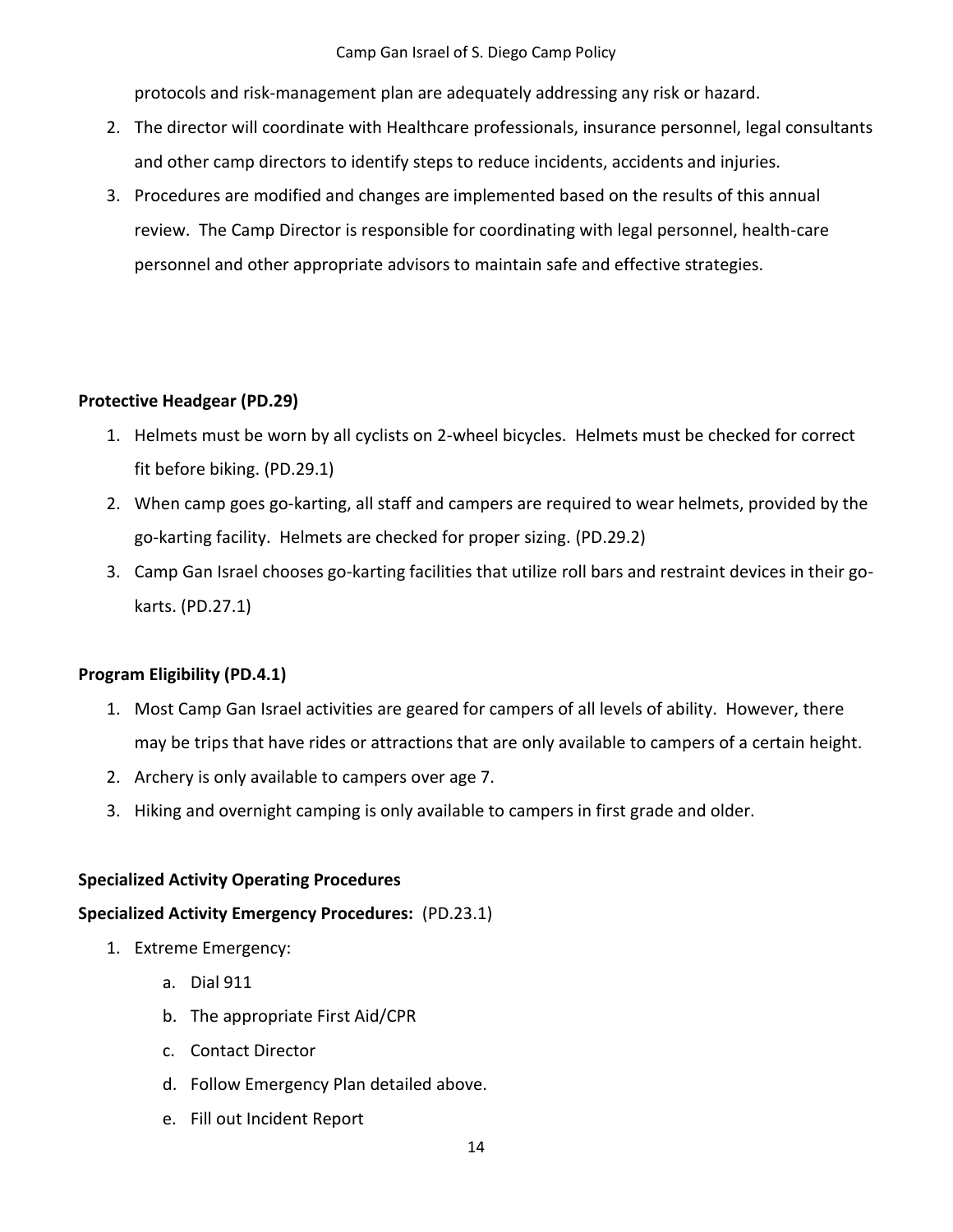- 2. Minor Injury:
	- a. First/Aid CPR
	- b. Contact Director
	- c. Fill out Incident Report

## **Procedures for Supervising Campers in Public Areas (OM.12.1)**

- 1. Campers are told to remain with their counselors at all times. Campers are never allowed to be without counselors. Campers must always be accompanied by a counselor when using restrooms. All camp behavior rules should be enforced – even more strictly when campers are off campus. Specifically, campers must: (OM.12.1-B)
	- a. Stay with their group
	- b. Report to meeting areas on time
	- c. Listen to all staff member instructions.
- 2. On out of camp trips the camp will maintain at least the age appropriate staff to camper ratios as advised in other ACA Standards. The director and section heads will determine if proper supervision is being maintained. (OM.12.1-A)
- 3. Counselors will remain with their groups. Each trip will be led by a section head or the Camp Director who will circulate amongst all groups to determine if proper supervision is being maintained.
- 4. On trips counselors, section heads and Camp Director will be in constant contact via cell phones and 2-way radios.
- 5. On full day trips, the camp will get together for periodic check-ins for a headcount. Upon entering the Public Attraction, counselors will be visually shown the meeting area.
- 6. At Public Attractions, the campers will be divided according to age and fear factor. The counselors will ask their campers what rides they would prefer to go on. After determining where each camper fits, the section head will split the campers into groups.
- 7. Campers are advised that if they become lost or separated, G-d forbid, they should inform a Camp Gan Israel staff member, uniformed security guard or policeman and go to a predesignated meeting area. All campers will be wearing the camp T-shirt and hat. They will also have to wear security bracelets with identification details. All counselors are equipped with pouches that contain all vital information regarding their campers. The Camp Director will have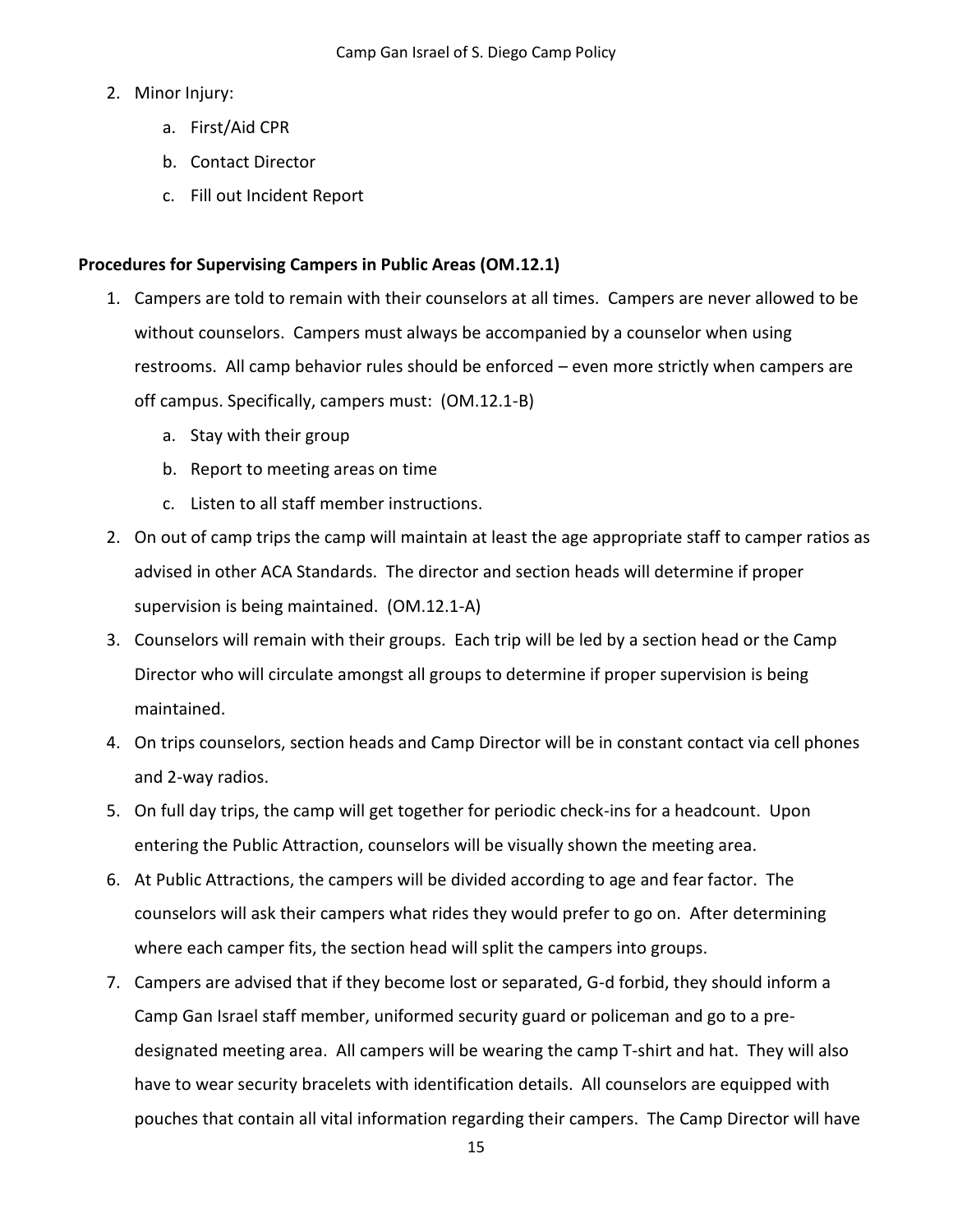all vital information for the entire camp. (OM.12.1-C)

# **Staff responsibility when off-site or with public providers** (PD.39.1**)**

- 1. When on trips to public facilities, or when public providers are used for specialized program activities our staff are trained in the following supervisory roles and responsibilities:
- 2. To be present and attentive to the campers at all times and keep count of campers continuously.
- 3. To be responsible for inappropriate behavior or conflicts that arises amongst campers.
- 4. To set a good example of cooperation and participation in the specialized activity, as well as modeling proper safety techniques as appropriate.
- 5. Staff are responsible for the health and welfare of campers and should follow emergency procedures outlined. A first-aider is always present with campers. (OM.12.1-A, PD.17.1)
- 6. If a problem arises, staff are to follow outlined communication procedures to inform the head counselor or camp director as necessary.

# **Criteria for Selecting Public Providers of Specialized Program Activities** (PD.38.1)

- 1. Camp Gan Israel only uses public providers of specialized activities where an adequate number of instructors/leaders whose qualifications have been verified by the provider are present.
- 2. These providers must also use equipment that is appropriate in size and type and be in good repair.
- 3. Public Providers that uphold these criteria include: Golf 'n Stuff (Go-Karting) and Miramar LakeBoating Rentals.

# **Camp Swimming/Boating Program (PA.8.1)**

# **Operating Procedures**

# **General**

- 1. The camp director is responsible for scheduling qualified personnel for the pool and boating activities during operation of the summer camp. Aquatic facilities are inspected to be in good repair with strong management with adequate safety standards that are regularly checked and maintained. (PA.16.1-D)
- 2. Each aquatic activity shall be staffed by certified lifeguards in accordance with the ratios established for the activity. There must be a person or persons certified in Standard First Aid and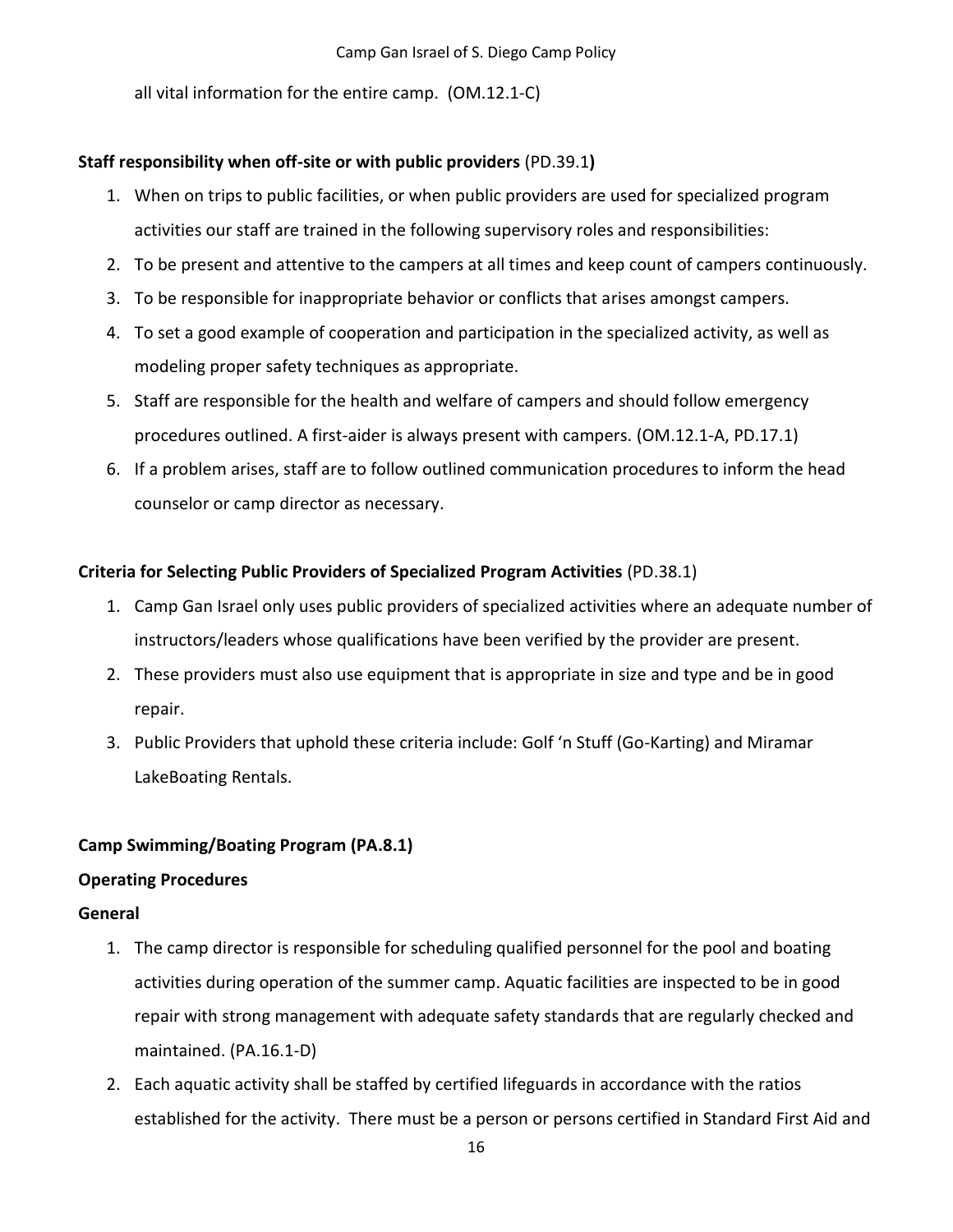age-appropriate CPR and a stocked first-aid kit at each aquatic activity. (PA.10.1)

- 3. Campers and staff must follow all safety rules as posted at waterfront areas. Staff accompanying campers are expected to assist in enforcing rules and in keeping their campers always in sight.
- 4. The pool/lake will be inspected by the lifeguard prior to swimming to ensure it has:
	- a. Access controlled to the pool/dock (PA.16.1-C)
	- b. Rope is in place to separate shallow and deep ends of the pool. (PA.16.1-C)
	- c. Facility is in good repair (PA.16.1-D)
- 5. The buddy system is always in use at the waterfront areas. (PA.12.1)
- 6. If severe weather approaches (thunder and lightning) all waterfront areas will be closed and campers must leave the area immediately. Other weather conditions (fog, high winds, mist) which may close down the waterfront areas will be up to the discretion of the waterfront director and/or camp director. (PA.16.1-B)
- 7. Parents are to send a swimming suit and towel in a tote bag on swimming days.
- 8. The following ratios must be maintained when we go swimming or boating: (PA.7.1)
	- a. Lifeguard/Camper 1:25
	- b. Staff/Camper 1:10
	- c. A minimum of one other staff member, besides the lifeguard, must be present to assist in an emergency. When more than 10 campers are in the pool, additional staff are required per the ratio above. (PA.7.2)
- 9. The aquatics manager must be present when camp goes boating. Although Miramar Lake provides rangers who are certified, and are at the Lake during Boating hours, Camp will bring their own lifeguard along as well. All of our staff will be present on the boating trip. (PA.7.1)
- 10. Lifeguard and staff members must be alert and attentive at all times to the children in the water.
- 11. Campers with impaired mobility that may be in a wheelchair must be supervised by a counselor at all times to prevent accidental access to the water. (PA.11.2) Campers in wheelchairs may be removed from the wheelchair to participate in a boating activity, provided that a staff member will be providing one-on-one supervision and supervision ratios can be maintained without that staff member. (PA.11.1)

## **Pool**

1. Swimming pool will be locked when not in use. A certified lifeguard must always be present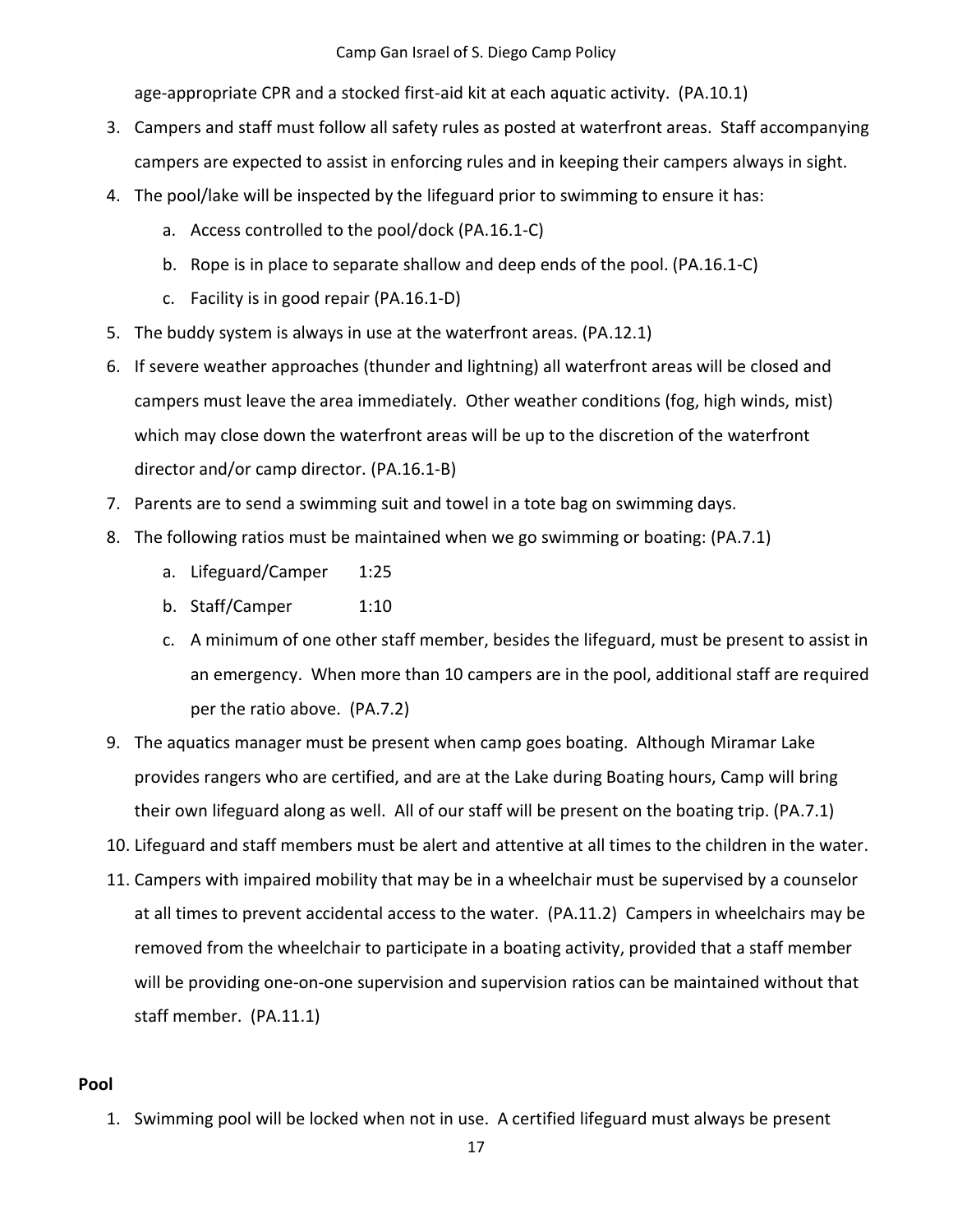when swimming occurs. (PA.16.1-C)

- 2. Each camper will be tested within 24 hours of arrival and placed in a swimming group based on ability. In order to swim in the deep end (past the rope), campers must swim two laps across the shallow end without a break. Based on this evaluation, a designated area of the pool, marked by a rope, will be assigned for each level of swimmer. (PA.13.1-A) Swimmers who are able to swim in the deep end, will where an orange wrist band to identify them as a deep water swimmer. (PA.13.1-B)
- 3. Instruction in basic swimming safety rules is given each day before swimming, namely: (PA.8.2-A, PA.16.1-A))
	- No running
	- No horseplay
	- Don't touch the rope between deep and shallow ends
	- Jumping only in deep end, no diving, no flips
	- Balls stay in shallow end
	- No gum or Band-Aids<sup>®</sup>
	- Swim with a buddy and swim in the same designated area that both buddies are allowed to be in, based on deep water test. (PA.12.1)
	- No breakable beverage containers (e.g., glass or mugs) are allowed in pool area
- 4. Reaching devices, backboards and rescue tubes as well as first aid kits are made available by the swimming facility. Lifeguard must check before each swim that they are in good repair. (PA.16.1- E)
- 5. Campers must always be supervised at the changing room by at least 2 staff members. (HR.9.2)
- 6. Staff accompanying campers to the pool should plan to have the campers ready to enter at the scheduled time. Campers line up outside the gate in a buddy-line until previous group leaves the pool area. (PA.12.1)
- 7. Upon entering the pool area, campers will sit on designated deck area.
- 8. Whenever a whistle is blown all swimmers will immediately go to the side of the pool, find their buddy and wait for instructions. (PA.12.1)

## **Lake**

1. Camp Gan Israel performs their watercraft activities at Miramar Lake, we provide staff who hold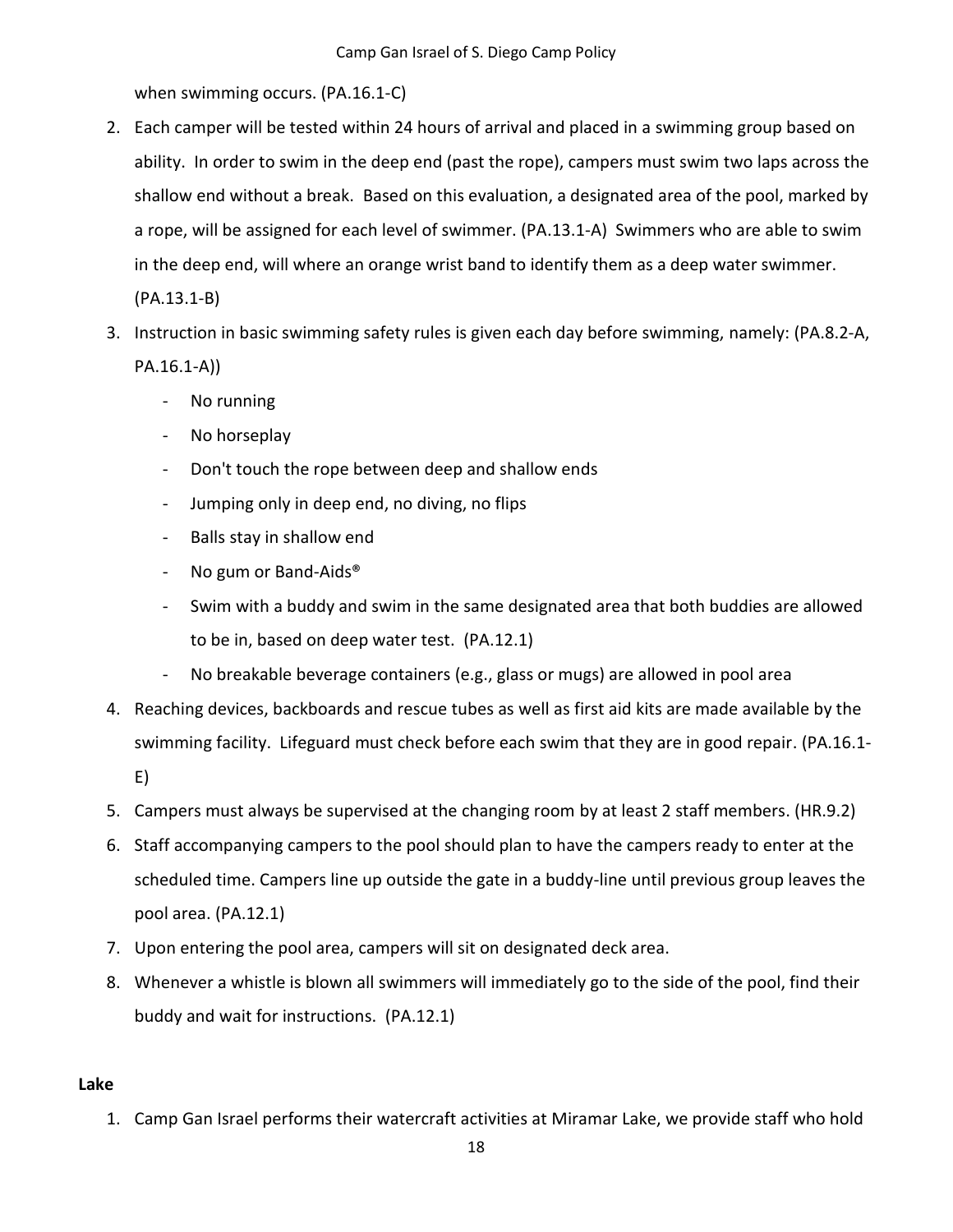current appropriate watercraft, First Aid and CPR certifications. (PA.31.1)

- 2. All campers and staff must properly wear a personal flotation device (PFD) while in a canoe or on a party boat. (PA.32.1)
- 3. All staff and campers are instructed in safety rules and given basic instruction, including dry land practice before going out on the lake. (PA.33.1) Training to include:
	- a. Boat handling, boarding, debarking, trimming, loading, and changing positions
	- b. Donning and use of PFD
	- c. Self-rescue in case of capsize or swamping
- 4. Safety rules to be reviewed and enforced
	- a. Must wear a Coast Guard approved PFD of the proper type and size. (PA-10, PA.32.1)
	- b. No horseplay
	- c. No standing in canoes
	- d. Paddle on opposite sides
- 5. No swimming is allowed in lake at any time.
- 6. A staff member (watcher) must always be present on the shore.
- 7. Buddy system must be used while on the lake. (PA.12.1)
- 8. There will be one certified boating instructor for each six boats on the lake. The overall ratio of one staff person for each ten participants must be maintained at all times. (PA.7.1)
- 9. Before boating, staff at Miramar Lake Boating, will orient staff and campers to the rules and boundaries of the lake and the boat. (PA.8.2-A, PA.34.1)
- 10. Campers may not enter the dock without a watercraft lifeguards permission. Staff and lifeguards prevent unauthorized access. (PA.34.1-C)
- 11. Boat only if the Head Ranger at Miramar Lake deems it appropriate to boat (PA.16.1-B, PA.34.1- B)
- 12. At Miramar Lake, facilities are well-maintained and appear to be in good repair (PA.34.1-D). Rescue equipment is readily available and in good repair. (PA.16.1-E, PA.34.1-E)

# **Inflatable Waterslide**

- 1. The inflatable waterslide should be used only when staff members are present and actively supervising. Staff should supervise from the base of the waterslide near the pool.
- 2. Campers may only slide when the pool is clear of other children. After a camper slides, he/she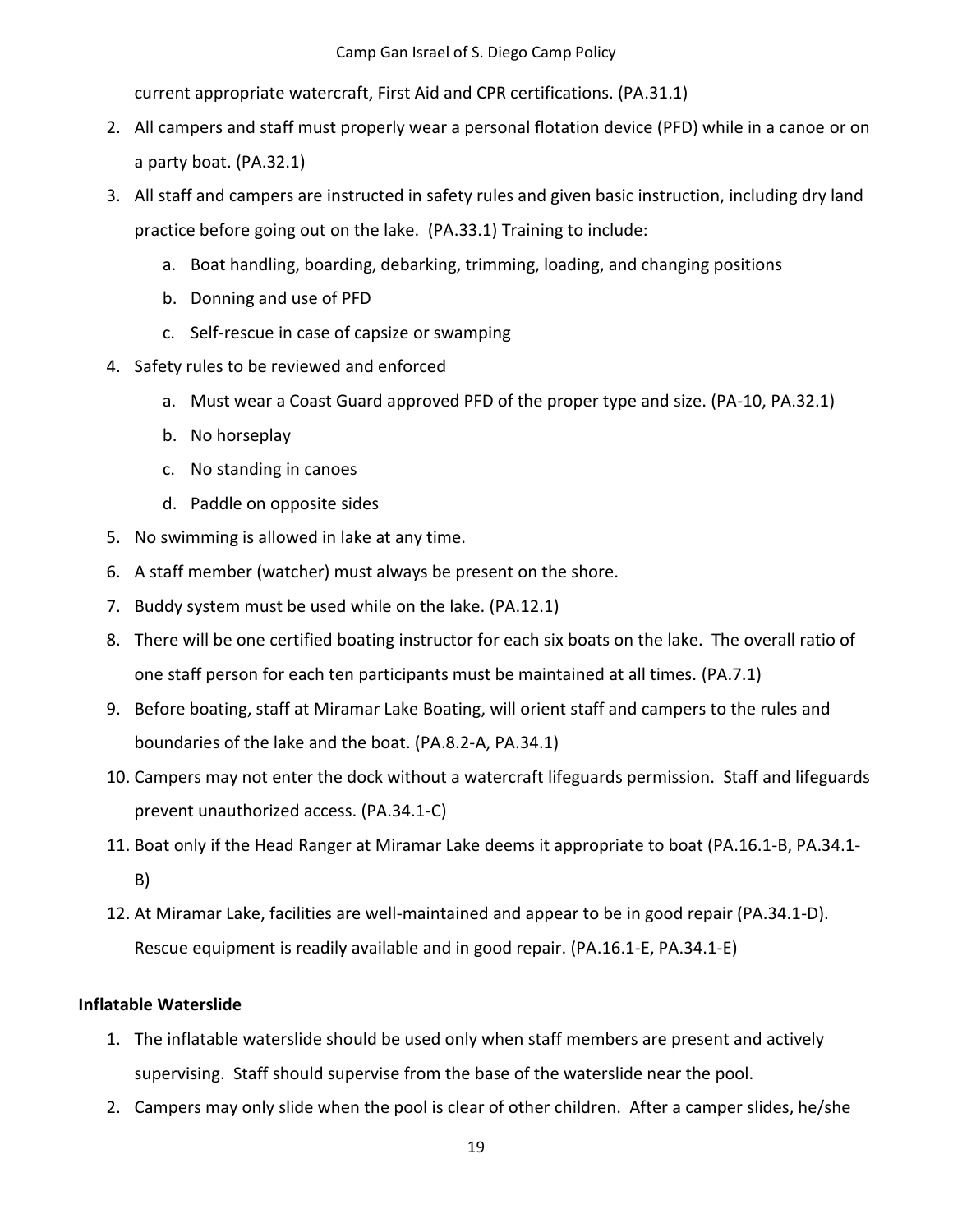should quickly exit the pool to allow the next camper to slide. Multiple campers may climb the slide, as long as the staff member on duty feels the behavior is under control.

- 3. SLIDE FEET FIRST ONLY! No head first sliding ever.
- 4. Campers, who are not behaving safely or are not following waterslide rules, should be asked to sit next to on-duty staff member for 2 minutes. If behavior is repeated, water-sliding privileges may be suspended for the day.

# **Staff Use of Aquatic Facilities**

1. Staff may not swim unless a certified lifeguard is on duty on the deck. At the lake the guard may be supervising from the shore or in a canoe. The guard must be attentive to duties!

# **Staff Responsibility at Public Aquatic Facilities (PA.16.1-F, PA.35.1)**

- 1. Each counselor is responsible to ensure that their campers follow these regulations.
- 2. Staff members are responsible to keep their campers in sight at all times.
- 3. Staff are responsible to resolve behavior management issues.
- 4. If a camper seems in distress, alert the lifeguard immediately. When an injury is involved, follow emergency procedures outlined above.
- 5. The Head Counselor will supervise the entire staff to make sure that everything runs smoothly and on schedule.

# **Emergency Procedures (OM.8.1)**

- 1. Count to ten and evaluate the overall situation. Do not rush or panic.
- 2. Take charge. Be firm and clear with your instructions to campers and staff. Use a calm tone of voice.
- 3. CALL 9-1-1 if there is severe bleeding, breathing difficulty or serious injury beyond your first aid training. If possible send someone else to make the call. When in doubt, Call 9-1-1.
- 4. The staff member with the highest level of appropriate certification is delegated the responsibility to aid the injured party. Give priority attention to caring for the needs of the victim. The person rendering first aid must enter the information in the camp health log within 12 hours of the incident.
- 5. Delegate another staff member to ensure the safety of other campers by taking them away from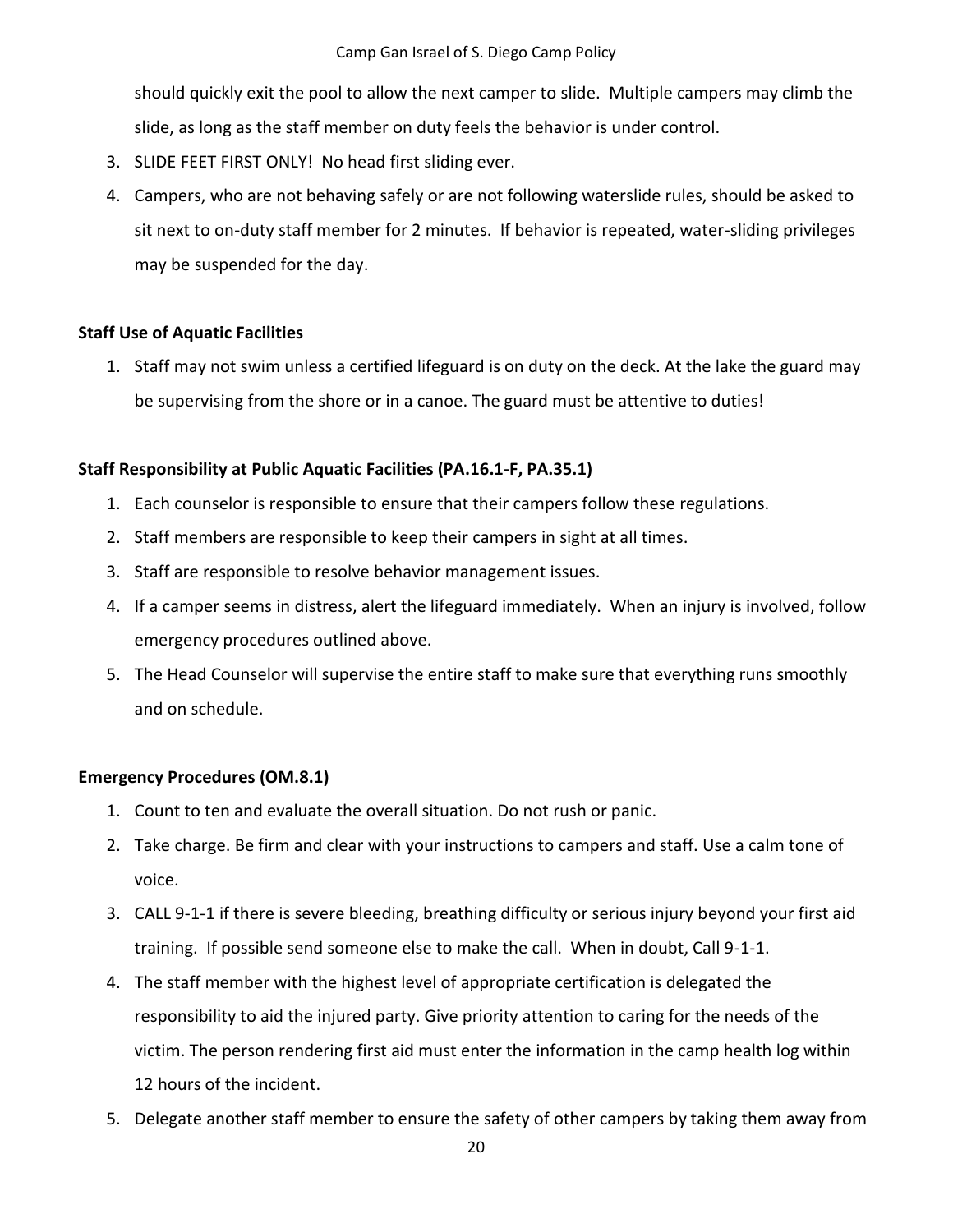the immediate scene and organizing singing, games, or other activities. Retain one staff member at the scene of the accident with the victim.

- 6. Contact the health-care supervisor as soon as possible. Provide a clear description of the emergency and your location.
- 7. Notify the Camp Director or other administrative staff in the camp office. If someone else answers the call, tell them: "This is an emergency, I must talk to the Camp Director." Do not discuss the situation with them.
- 8. Fill out and copy Incident Report. (OM.5.1)

## **Intrusion by Unauthorized Visitors (OM.7.1)**

- 1. In case anyone is present on camp premises that do not appear to belong, Staff members should contact the director. The director will question person as to why he/she is present.
- 2. During Staff Training counselors will be informed of appropriate actions to be taken in case of intruders.
- 3. The Camp Director will inspect camp grounds before the camp season to inspect the security and safety of the campus. In addition, the Camp Director will inform the Property Owner in case of any problems that occur with security and safety of the campus during the camps season.
- 4. A gate is installed which will be opened only during pick-up and drop-off times. At all other times, permission from the Camp Director will be necessary for a vehicle to enter.

## **Emergency Procedures Summary (OM.8.1)**

- 1. No two emergencies are the same. While the various steps and suggestions outlined in these procedures represent the camp's guidelines, your own good judgment should be the final authority until you are able to contact assistance. The safety and well-being of the campers and staff ALWAYS comes first.
- 2. Campers are to be oriented to these procedures by their group leaders at the beginning of each session. Staff will be oriented to safety procedures and behaviors prior to camp. (OM.9.1)
- 3. Communication between staff takes place on UHF 2-way radios. Every group in camp has a 2 way radio, as does the Camp Director. Cell phones are used outside of camp to maintain contact with the Camp Office or EMS. (OM.11.1)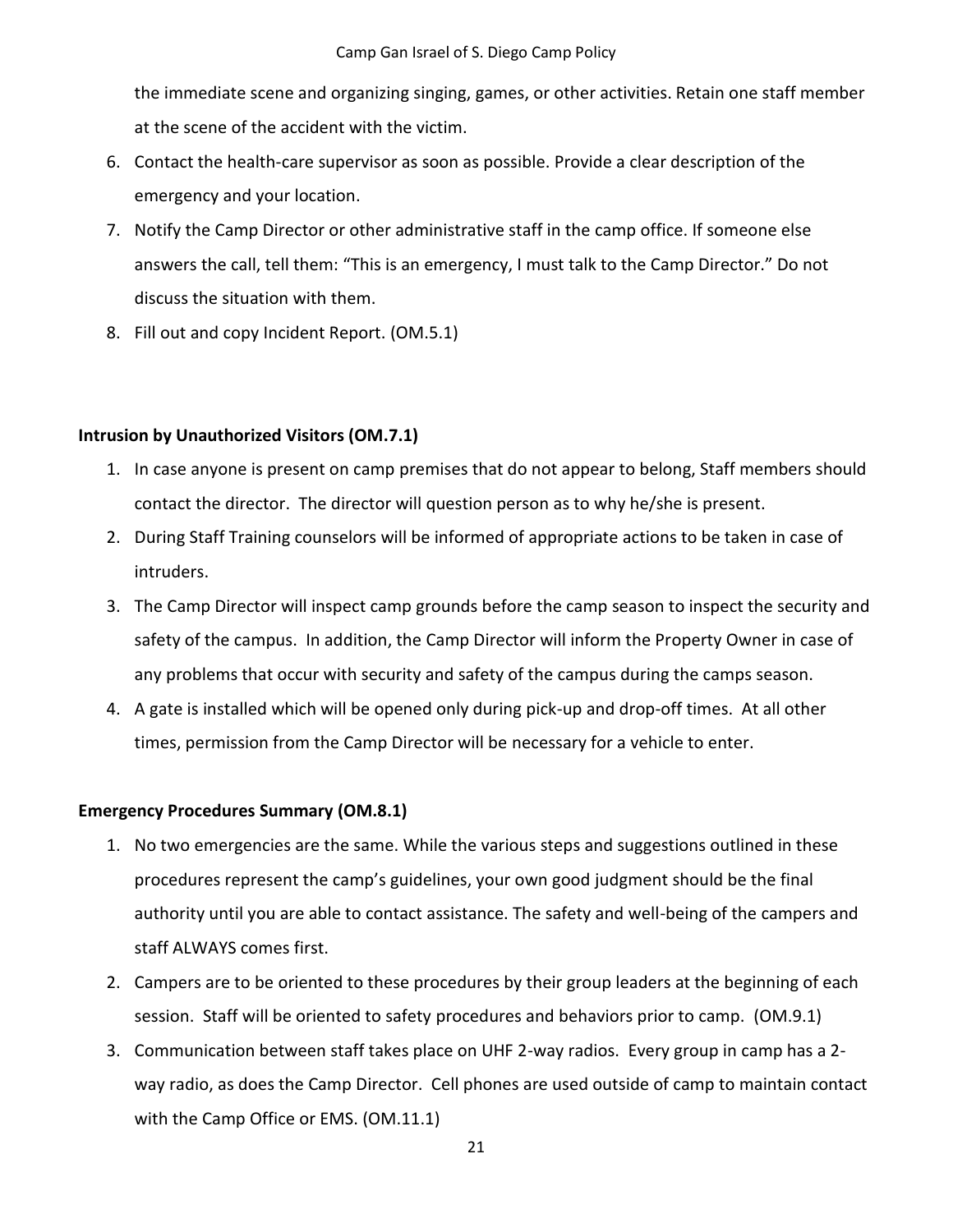- 4. Major Injuries and Accidents
	- a. Major incidents include: (OM.5.1)
		- i. Any injury that requires medical attention. (HW.21.2)
		- ii. Natural disaster or fire.
		- iii. Intruder
		- iv. "Near Misses" such as lost camper, near drowning, alcohol/drug use by staff
	- b. If you are the primary staff member at the scene in camp:
		- i. Count to ten and evaluate the overall situation. Do not rush or panic.
		- ii. Take charge. Be firm and clear with your instructions to campers and staff. Use a calm tone of voice.
	- c. The staff member with the highest level of appropriate certification is delegated the responsibility to aid the injured party. Give priority attention to caring for the needs of the victim. The person rendering first aid must enter the information in the camp health log within 12 hours of the incident and submit an incident report within 24 hours. (OM.5.1)
	- d. Delegate another staff member to ensure the safety of other campers by taking them away from the immediate scene and organizing singing, games, or other activities. Retain one staff member at the scene of the accident with the victim.
	- e. Contact the health-care supervisor as soon as possible. Provide a clear description of the emergency and your location. (OM.11.1)
	- f. Notify the Camp Director or other administrative staff in the camp office. If someone else answers the call, tell them: "This is an emergency, I must talk to the Camp Director." Do not discuss the situation with them. (OM.11.1)
	- g. Begin collecting the facts. What happened? How? When? Where? Witnesses? Where were the staff? Campers? What could the victim have done to prevent the injury?
	- h. Once the health-care supervisor/Camp Director arrives at the scene, summarize the situation and answer questions. The health-care supervisor or Director will take charge.
	- i. In the case of a critical accident, serious injury, harm or fatality: Keep a responsible adult at the scene of the accident or emergency situation to see that nothing is disturbed until medical aid or the law-enforcement authorities arrive.
- 5. If you are out of camp: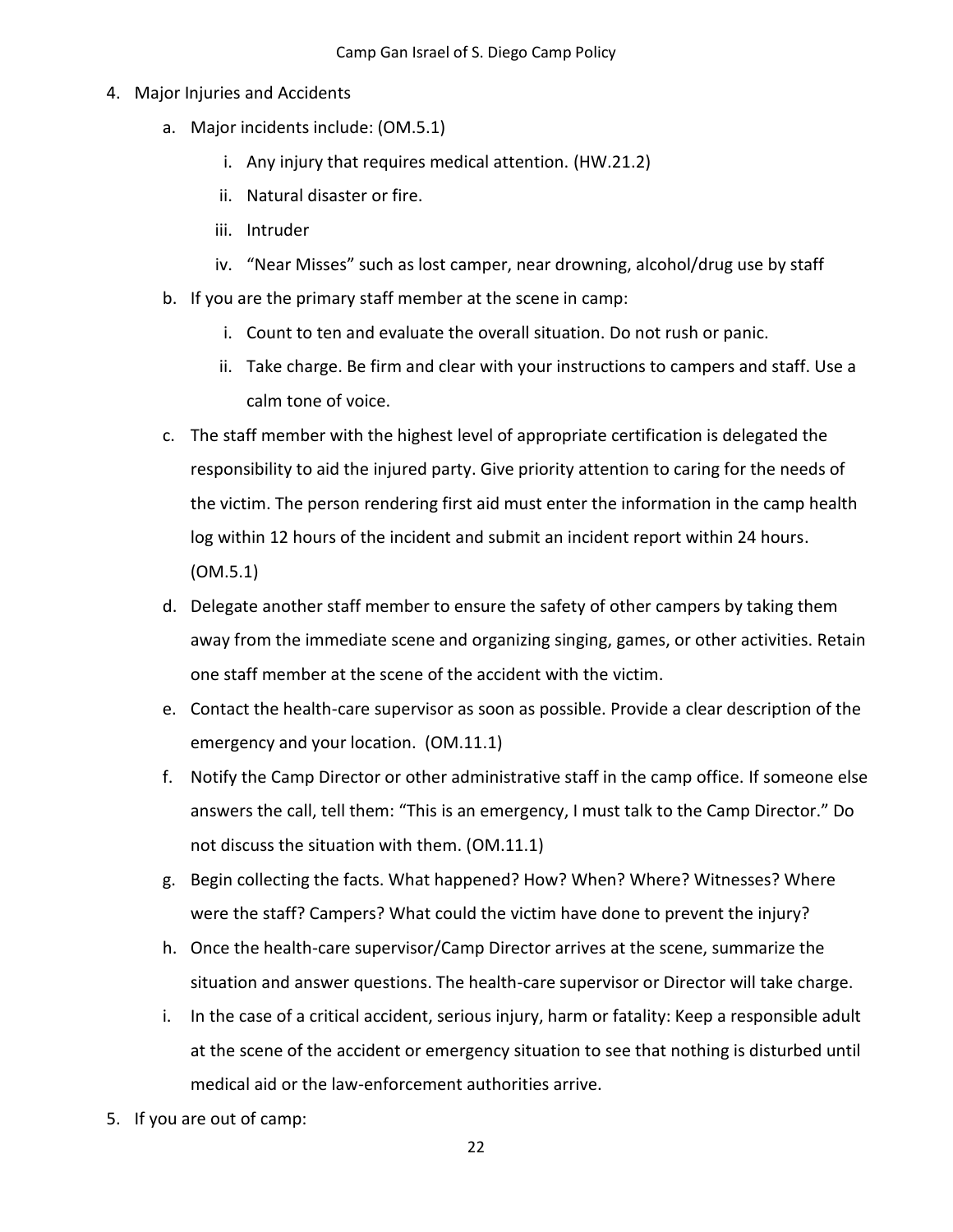- a. At least one staff member for every trip out of camp must have a cell phone with the number logged in the staff office. (OM.11.1)
- b. If the injury is not a life/death situation or is an illness, contact camp first. If the emergency appears to be life/death related, call 911 first (or appropriate EMS number), then notify the camp. (OM.11.1)
- c. Be prepared to deal with the public and possibly the media. Do not issue any statements. Do not make any comments "off the record." Do not speculate. You may say only this statement: "I am not allowed to speak to the media, please speak to the Camp Director." (OM.11.3)
- d. Make NO statement orally, or in writing, which could be interpreted as assuming or rejecting responsibility for the accident or emergency. Under NO circumstances reveal the name of the victim or other persons involved. (OM.11.1)
- e. Cooperate with the public emergency personnel at the scene. Get the name, badge number, and jurisdiction of the officer taking the report. If possible, get the report number, too. (OM.11.1)
- f. Contact the child's parents only if you have authorization from the Camp Director or health-care supervisor. (OM.11.2)
- 6. If you are a secondary staff member at the scene: Campers' safety is first!
	- a. Quickly and quietly follow the directions of the person in charge of the situation.
	- b. Do not panic . . . remember, you must set an example for the campers at the scene.
	- c. Offer advice only if you are more knowledgeable about the incident or you are asked.
	- d. Do not discuss or allow campers to discuss the situation with anyone other than camp personnel or law-enforcement officials in the presence of a staff member. (OM.11.1)
	- e. Assist in preparing reports as needed. (OM.5.1)

# **Pool/Waterfront Emergencies** (PA.9.1)

## **General Guidelines:**

- 1. The buddy system is used at all aquatic activities. (PA.12.1) "Buddy checks" need to occur at least once during each aquatic activity period, and a full emergency drill at least once during the first swim of each week. (PA.9.2-A)
- 2. In the event of an aquatic emergency, the waterfront staff member with highest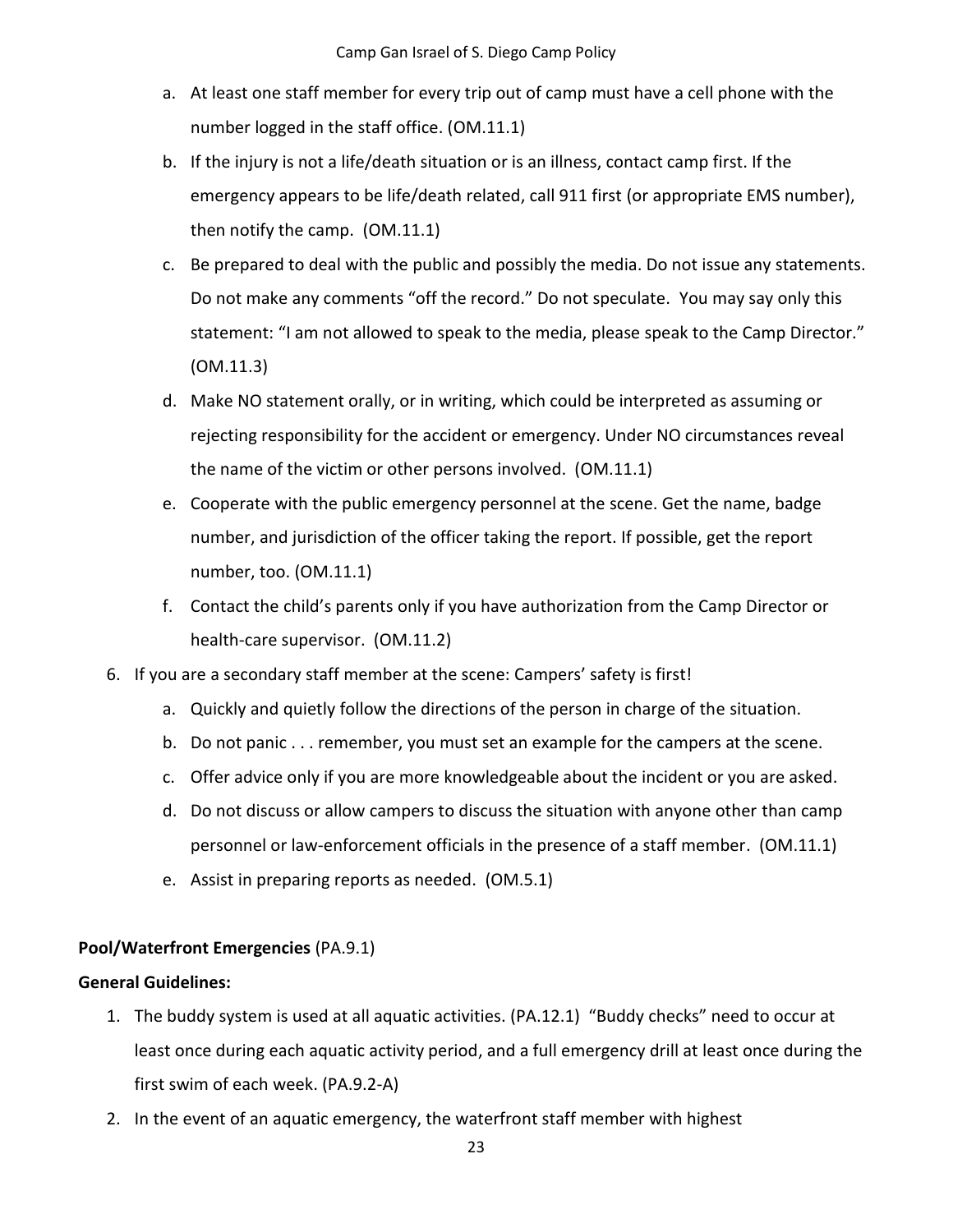qualification/position shall be in charge.

- 3. In case of an emergency, G-d forbid, the lifeguard will sound a long whistle sound, warning all swimmers to immediately swim to the side of the pool.
- 4. Lifeguard will direct emergency operations and staff will ensure compliance by the campers.
- 5. All campers must hold hands with their buddy above their heads. (PA.12.1)
- 6. A first aid kit must be present by all water activities. (PA.10.1)
- 7. The lifeguard will administer CPR and first aid when dealing with rescues or injuries. A staff member will be appointed to call 911 when necessary.

# **At the Pool**

## **Near-Drowning:**

- 1. The lifeguard signals a long blast on the whistle. This signal alerts other pool staff and watchers that it may be necessary to clear the pool and put rescue procedures into action.
- 2. Lifeguard on duty will reach victim in the fastest possible way and administer appropriate lifesaving techniques. If she/he requires help in the rescue, she/he extends a clasped fist into the air. Remaining lifeguards assist with the rescue.
- 3. Staff signal all campers and staff to leave the water and the pool area. The counselors will supervise the campers.
- 4. One counselor will be asked to report immediately to the office and explain the nature of the incident. The health-care supervisor and Camp Director will be contacted immediately. If the emergency is a drowning or major injury, 911 will be contacted. (Follow procedures for Major Incidents and Accidents.)
- 5. Complete an incident report and any other reports requested. (OM.5.1)

# **Lost Swimmer:**

- 1. If a camper is missing during a buddy check or the camper's buddy or counselor notifies the lifeguards or lookouts that a camper is missing:
- 2. A whistle is blown for a "buddy check." Everyone immediately gets out of the water and a recount of swimmers is immediately taken.
- 3. Unit staff assigned by the waterfront director or lifeguard will take other campers out of the pool area or other designated place.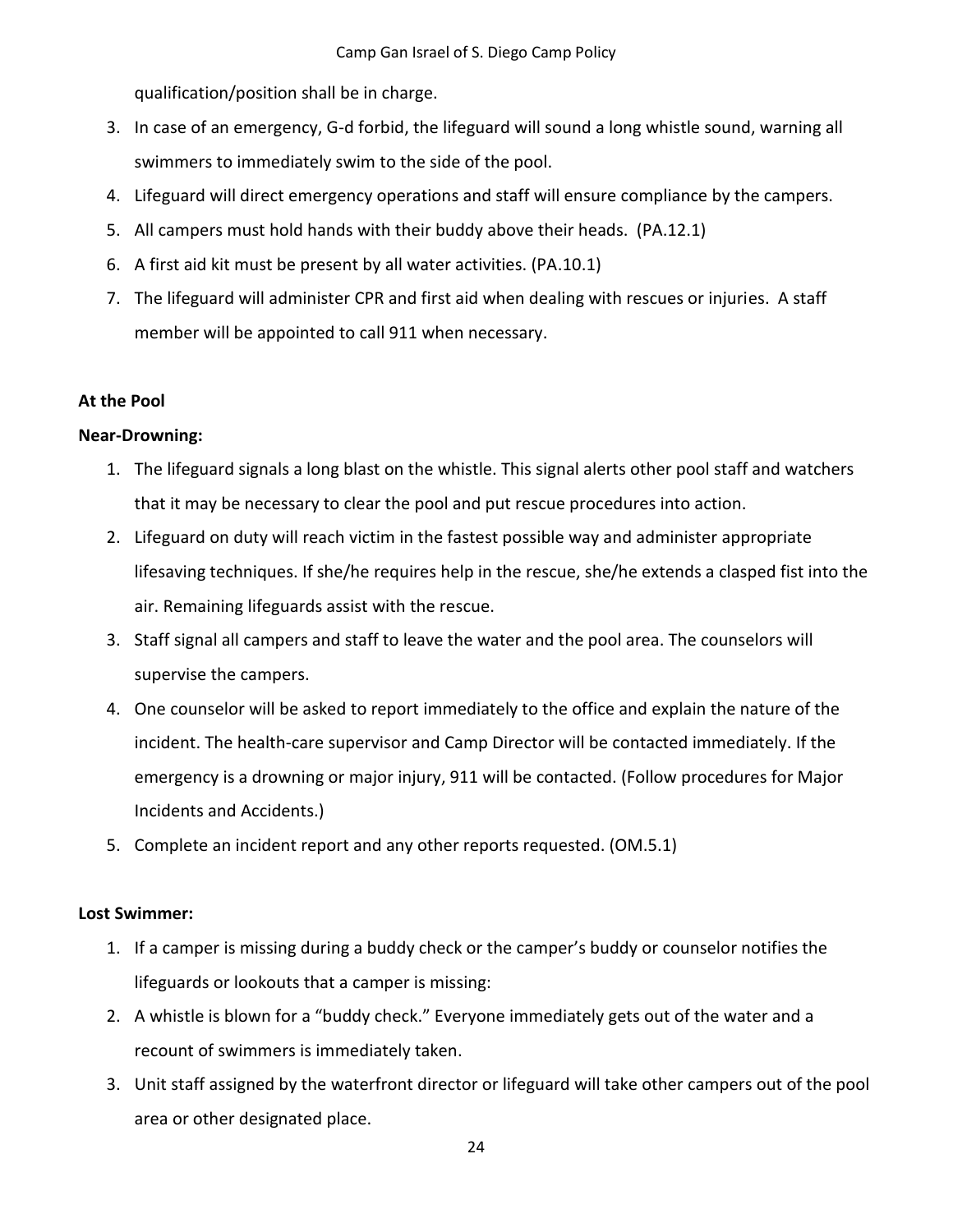- 4. Waterfront staff will immediately scan the pool, then check the changing room and restrooms.
- 5. Waterfront staff will designate a staff member to inform the camp office of emergency details. If the camper is not found, Missing Person Procedures will be followed from the Emergency Procedures.
- 6. Complete an incident report and any other reports requested. (OM.5.1)

## **At the Lake**

- 1. Capsized Canoe:
	- a. Campers must complete a "tip test" prior to canoeing to receive instructions on what to do in the event of a capsized canoe. Everyone in a canoe must wear a size-appropriate PFD. (PA.32.1)
	- b. When the staff has spotted a capsized canoe, instruct the other campers to move away from the area. Talk to the campers and tell them to do just what they did during the "tip test."
	- c. If the campers are unable to maneuver themselves and the canoe to safety, a staff member should canoe next to the campers and assist them.
- 2. Lost Swimmer:
	- a. Campers are not allowed to swim in the lake. In the event that a camper has capsized his/her canoe or fallen into the lake, follow appropriate rescue techniques. If a camper is missing:
	- b. Remove everyone immediately from the lake and onto the shore while a recount is quickly taken.
	- c. Unit counselors take campers away from the lake and inform the office of emergency details.
	- d. Waterfront staff scans the lake until other help arrives.
	- e. The administrative staff contacts other staff members and proceeds to the lake area with a walkie talkie. One staff member will stay by the phone. A rescue squad (911) should be contacted, and the emergency procedures followed.
	- f. A designated drill person will stay on the shore and direct the others to look for the camper, moving with as little movement as possible. Depending on the condition of the lake, the staff may look via canoe, rowboat, or by swimming: The safety of the staff members is very important! If needed, masks, snorkels, and other rescue equipment are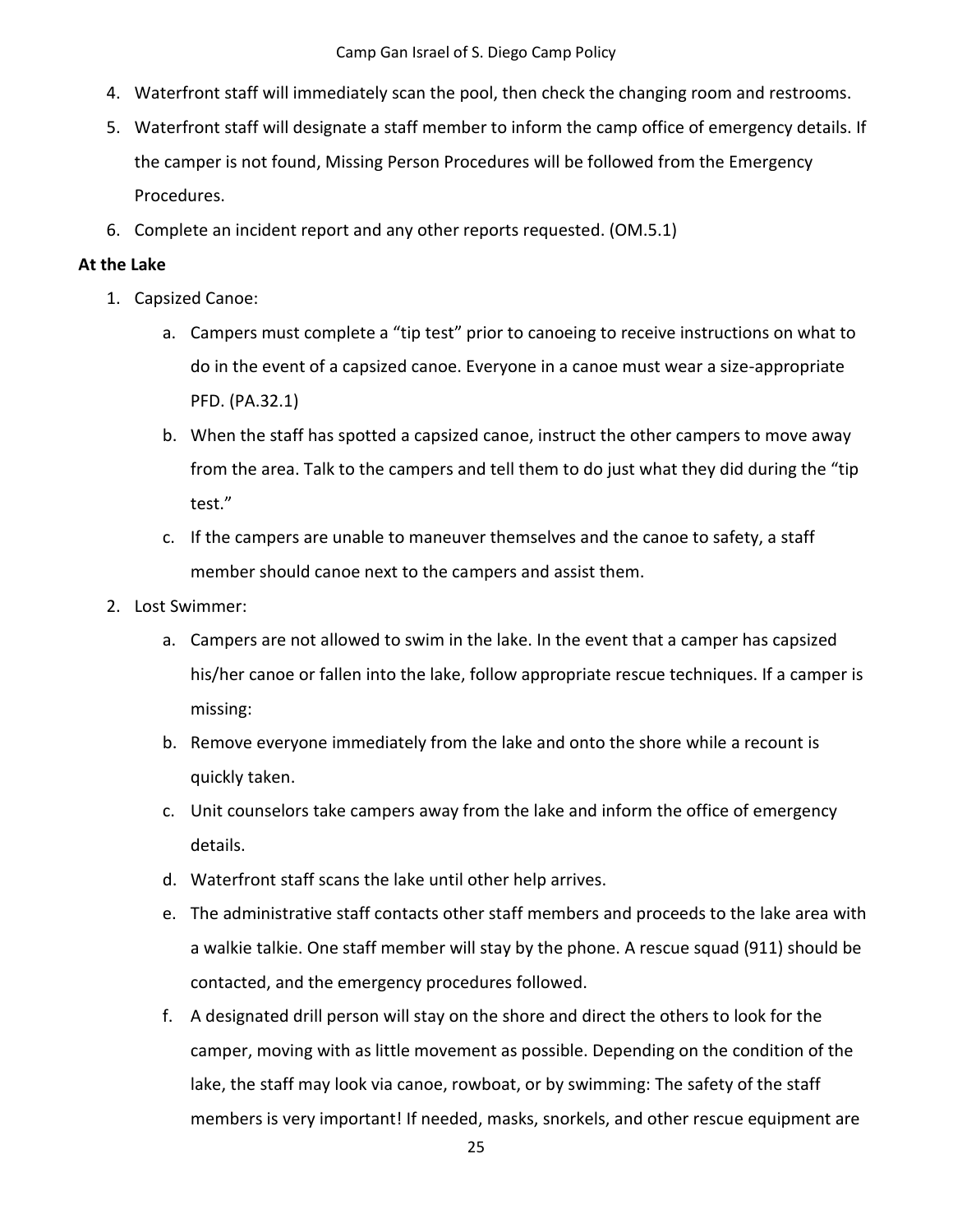available at the pool area.

- g. The search continues until rescue authorities arrive and take over and direct the staff on their duties.
- h. Complete an incident report and any other reports requested. (OM.5.1)

## **Fire**

- 1. Fire drills are held within the first 24 hours of each session as prescribed by state law. The safety of campers and staff depends on everyone performing their job efficiently. To avoid confusion during an emergency, learn your responsibilities well.
- 2. Review with campers an emergency exit from their sleeping area and where to assemble when they hear the alarm.
- 3. When the Alarm Sounds
- 4. Stop all activities, assemble all campers in a buddy line and count to be sure all the campers and staff are present. All persons, if possible, should have shoes on their feet. Proceed quickly and quietly to the soccer field. Upon arrival, do another head count and report the number of campers and staff present to the person in charge. Keep the campers quiet and calm and wait for further instruction.
- 5. If the fire prevents you from reaching the soccer field, use good judgement. Stay put so an administrative staff can reach you OR exit quickly, using the safest route, to the Stow Canyon Rd.. Wait at the road for assistance.
- 6. If possible, bring the campers' medications and the unit first-aid kit.
- 7. Staff without unit responsibility will carry out their assigned tasks.
- 8. Complete an incident report and any other reports requested. (OM.5.1)

# **Evacuation (OM.8.1)**

- 1. If it is necessary to immediately evacuate the camp, CHA will dispatch a bus immediately to our site. Campers will be divided by units and loaded into all camp vehicles and staff cars and transported to Chabad of UC, 3813 Governor Drive, S. Diego, 92122.
- 2. The Head Counselor is responsible to take along a copy of the medical records and rosters.
- 3. Counselors should calmly lead their bunks onto the bus and perform a head count to ensure everyone is there.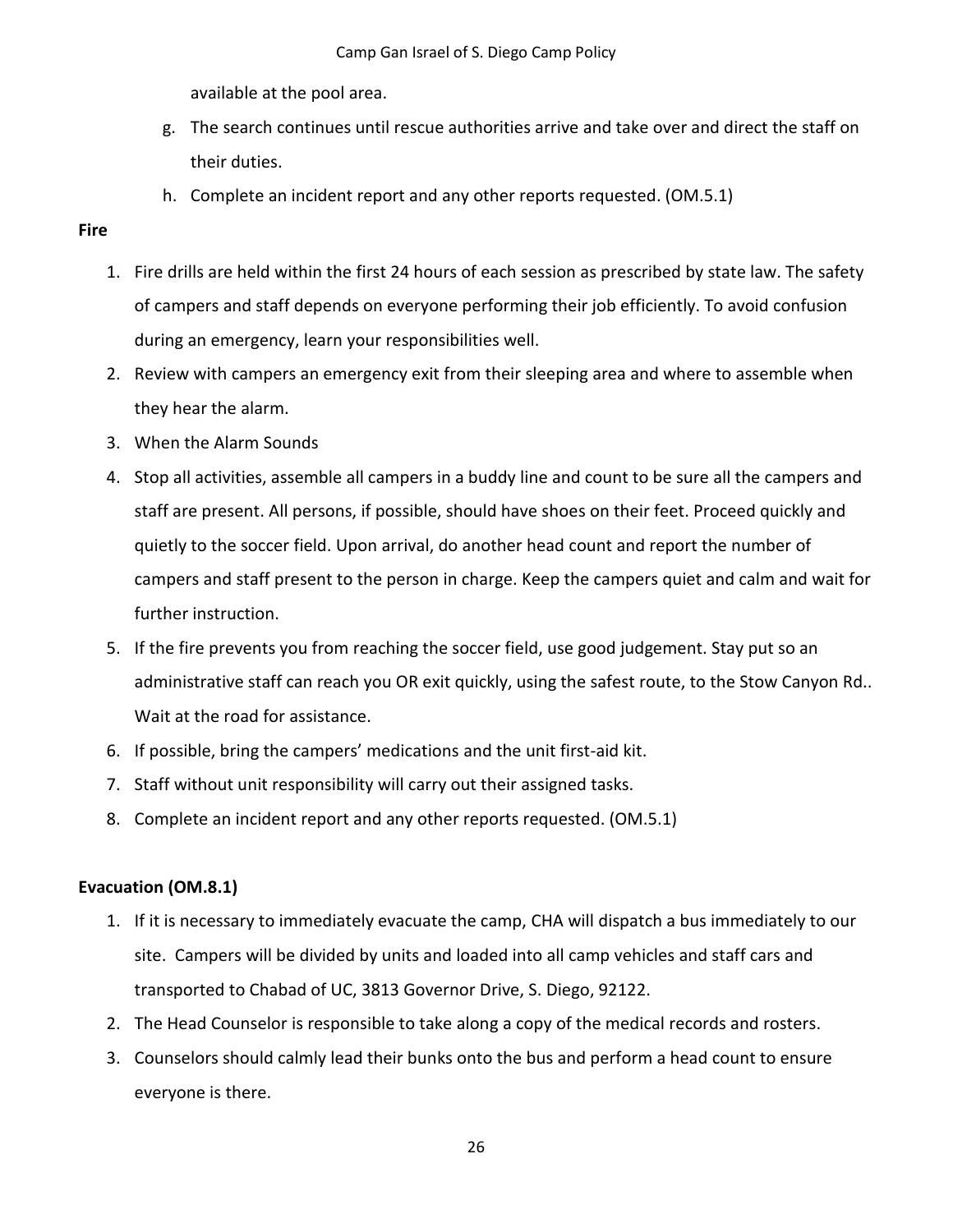## **Earthquake**

- 1. Most campers are well rehearsed in earthquake "duck-and-cover" drills at school. If campers are inside, have them move away from windows and "duck and cover" under tables, or stand in braced doorways. If the earthquake catches you outside, move away from buildings and trees. Seek an open area.
- 2. After an earthquake, do not enter any buildings until they have been checked by the camp administrative staff. If possible, shut off the electrical system until the building is checked. Attempt to stop any water leaks.
- 3. Stay in your area if it seems safe. Calm the campers and provide program activities (singing, stories, etc.) until help arrives.

## **Electrical Storm**

1. Lightning will seek tall objects, so stay away from lone trees, drinking fountains, and hilltops. Seek shelter under a low clump of trees, in a building, or automobile. All swimmers and boaters must go to the edge and get out of the water upon the signal from the waterfront staff.

## **Missing Person Procedure (OM.10.1, OM.12.1)**

- 1. On the first day of the session, review with campers "Staying Found" (see Hiking Procedures) and what to do if separated from the group with campers. Upon determination that a camper is missing:
- 2. Determine when and where the camper was last seen. Stay calm so you don't frighten the other campers.
- 3. Discover (if possible) the state of mind of the camper. Was she depressed or angry, threatening to run away? Did he fall behind on a hike, or leave to visit a friend in another unit? A camper who does not wish to be found will require a wider and more careful search.
- 4. Do a search of the immediate area with available staff. (The camper may have wandered to the edge of the activity.) Ask nearby campers and staff if they have seen or know where the camper is. Before leaving the rest of the group to find a camper, see that they are supervised by another staff member.
- 5. Check any known accomplices (friends in other bunks, etc).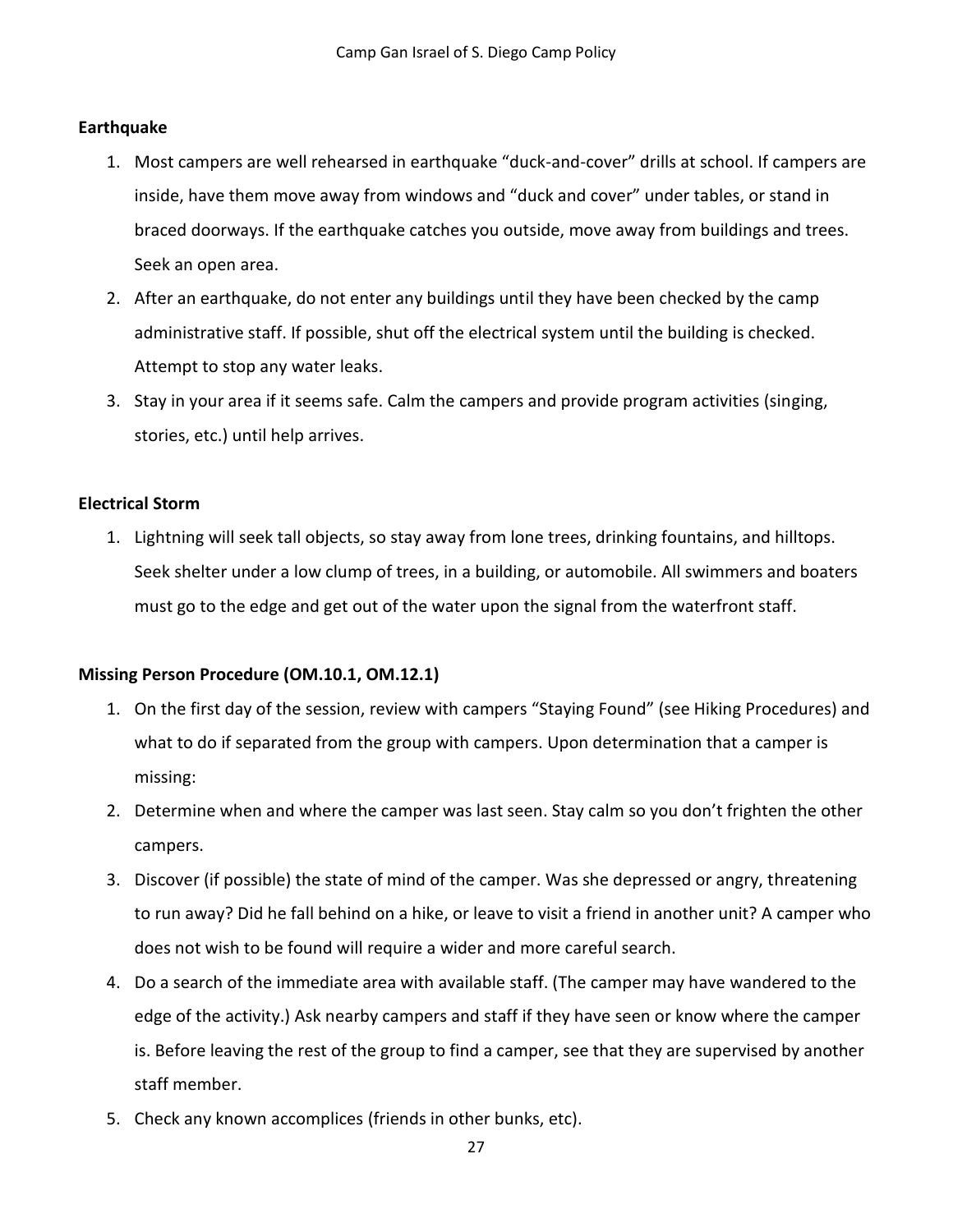- 6. Check bathrooms, shul, playground, canopy.
- 7. Contact the Camp Director or other administrative personnel about the situation. Include the name of the missing camper, when and where last seen, description of child and clothing. The Camp Director will organize an extended search. If the camper is not found in 20 minutes, the camper will be presumed lost. The Camp Director will institute a public search that will include contacting the police department and camper's parents.
- 8. Do not ignore the remaining campers. Be calm and positive. Acknowledge their fears and move on to some activity.
- 9. Complete an incident report and any other reports requested. (OM.5.1)

## **Kidnapping**

- 1. DO NOT ALLOW ANYONE (stranger or known) TO REMOVE A CAMPER FROM CAMP!
- 2. All staff members will refer all visiting persons (stranger or known) to the Director. Under NO conditions may a camper be removed from camp without the permission of the Camp Director.
- 3. Strangers may come to the camp in search of potential victims. Custody disputes between parents can result in an attempt to remove a camper from camp. We have a form that parents sign on registration day if a camper is to be picked up from camp early or by another person! The Director will verify this written instruction if someone comes for a camper.
- 4. Should a camper be taken from camp without the expressed and direct approval of the Director: Get descriptions of all persons involved if possible (hair, clothes, height, license number of car, etc.). Notify the Camp Director IMMEDIATELY!
- 5. Complete an incident report and any other reports requested. (OM.5.1)

## **Utility Failure**

#### **Electrical:**

- 1. A power loss may occur from sources inside or outside the camp. An electrical fire must be dealt with immediately. Be sure everyone knows that the wires and electrical are dangerous and off limits.
- 2. Lack of Power: Check the circuit breakers as instructed during pre-camp training. A "tripped" breaker will be positioned midway between on and off, and may have some red showing. To reset, turn the breaker off then back on again. If the breaker trips again, and you can manage without the circuit, switch the breaker to "off" and report the problem along with the breaker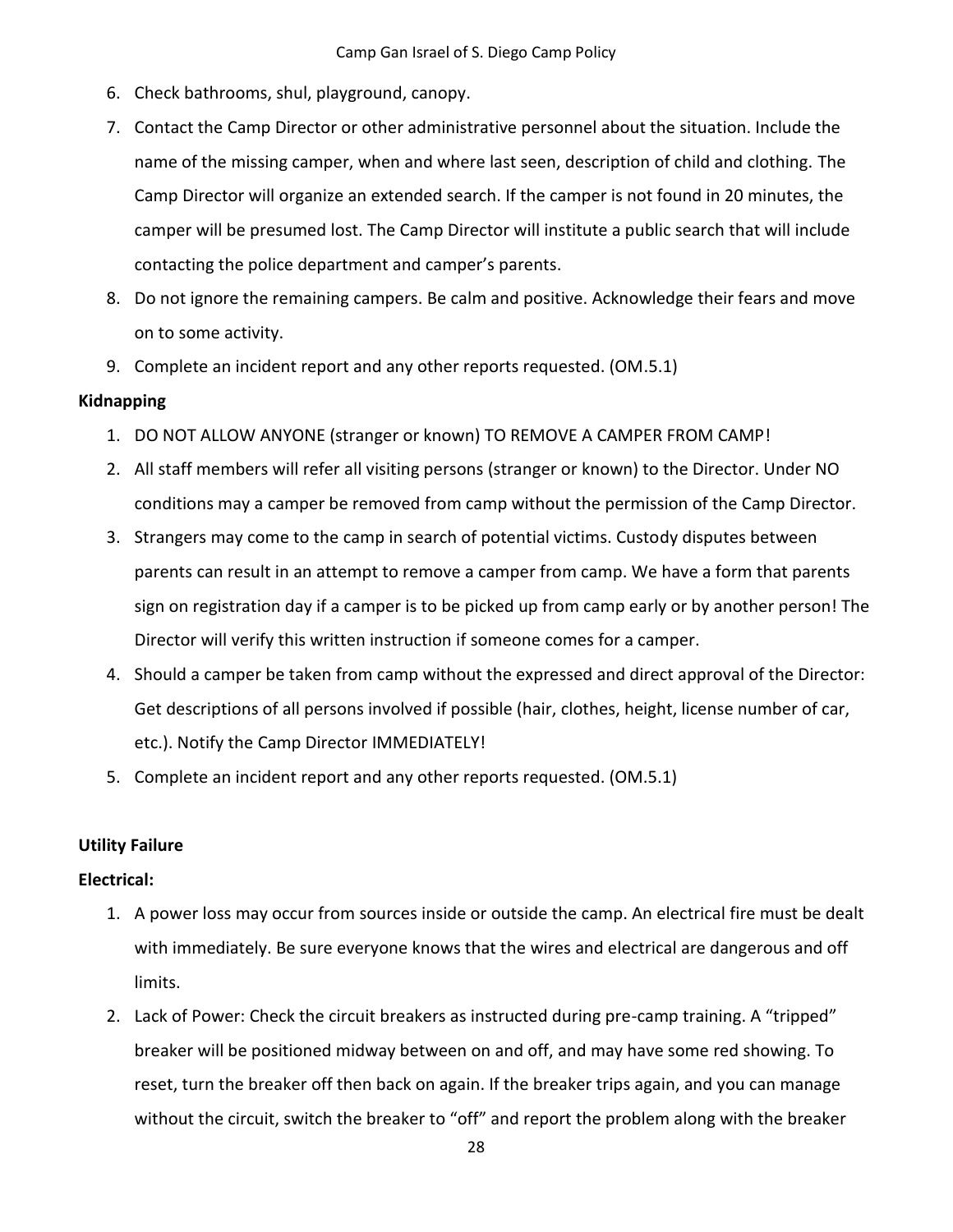number on the Request for Repair form.

- 3. Electrical Fire: Sound alarm. Assemble and evacuate all campers, notify camp office while staff fight the fire. Never use water on an electrical fire. Use a fire extinguisher. Try to turn off the circuit breaker.
- 4. Downed power lines are extremely dangerous. Stay clear and don't touch them. You risk death if you contact energized lines or appliances or if you touch a victim who is in contact with them.

## **Personal Property Regulations (OM.4.1)**

- 1. Alcohol and drugs may not be brought on camp property. Possession of alcohol or drugs is cause for immediate termination of employment of participation in camp programs.
- 2. Counselors and activity directors are prohibited from smoking during camp hours. We are a smoke free campus and will not tolerate any smoking on our camp grounds at any time.
- 3. Camp cannot take responsibility for personal property brought to camp. Personal sports equipment should not be brought to camp.
- 4. If staff bring their own vehicles to camp they should park them in the parking lot backed into the parking space.
- 5. Animals are not allowed on campus.
- 6. Weapons are prohibited on campus. Any staff member or camper who brings a weapon onto premises will be immediately dismissed from our program. Weapons include, but are not limited to: guns, ammunition, knives, explosives and switchblades.
- 7. If campers bring ipods, cell phones, digital cameras, or any other expensive item to camp, and they are brought out while camp is in session they will be confiscated and returned to the parents at the end of the day.
- 8. If campers or staff bring potentially dangerous articles to camp, such as skateboards, slingshots, etc. they will be confiscated and brought to the Director.
- 9. The Director will either return to camper or staff at the end of the day or call parents.
- 10. No campers may be driven in private vehicles.
- 11. If a staff member suspects a weapon or illegal substance is in the possession of a staff member or camper, the camp director will be informed and a search will be conducted. If the staff member or camper refuses to cooperate with the search, he/she will be dismissed from the program.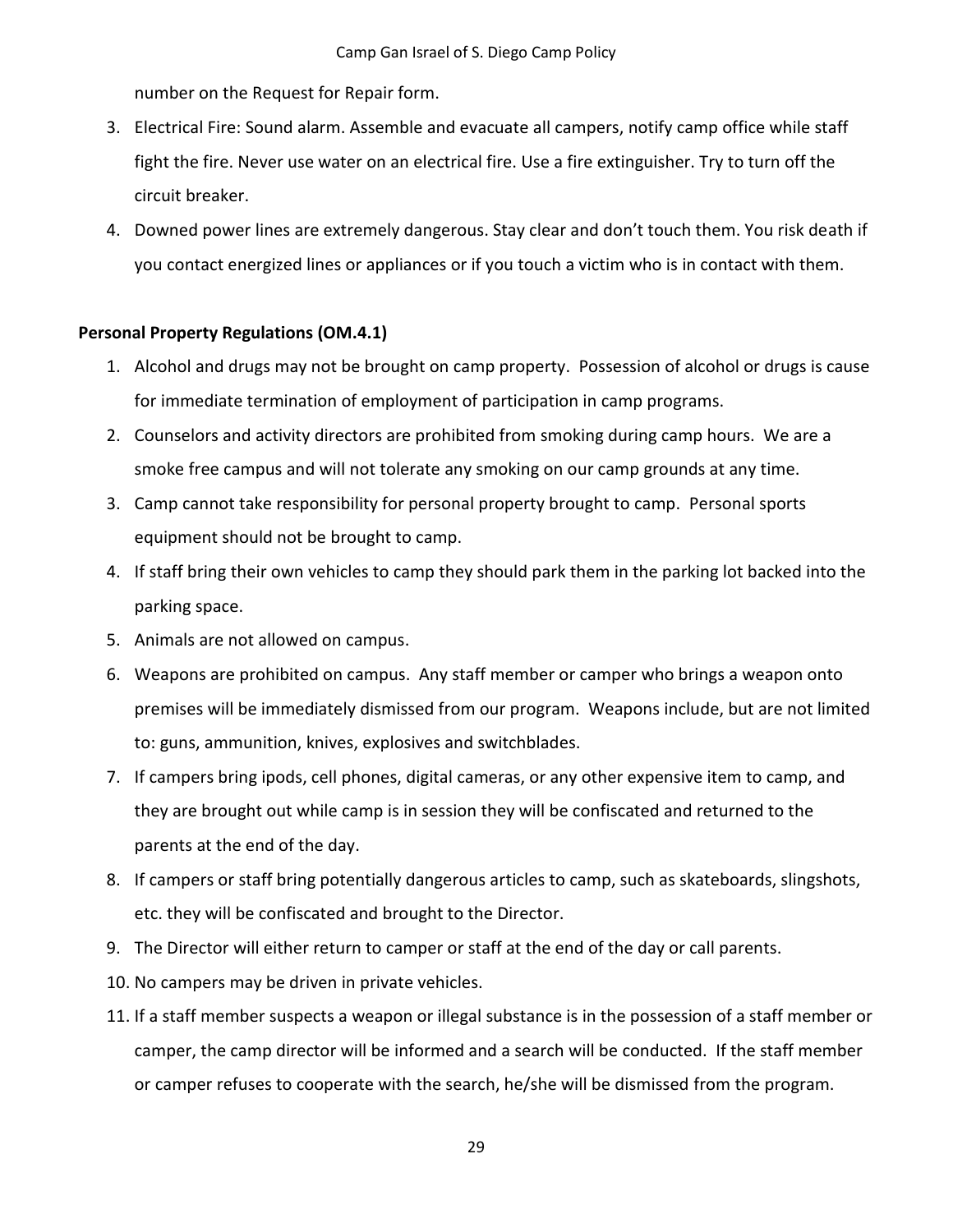# **Staff Training (HR.10.1, HR.12.1)**

- 1. Staff Training begins even before staff are hired in recruitment webinars and teleconferences where they are oriented to the Camp vision and mission.
- 2. Once staff are hired, they participate in the following pre-camp training exercises:
	- a. Two webinars that review camp scheduling and staff responsibilities in camp.
	- b. A course o[n www.expertonlinetraining.com](http://www.expertonlinetraining.com/) that covers basic camper management skills and specific emergency plans.
	- c. Once staff arrive in camp, at least three days before camp starts, they participate in specific job training in camp that includes "a day in camp" simulation.
	- d. Our Staff Handbook & Training Guide is an excellent outline of our program and policies. All Staff receive a copy of this and use it as a reference during pre-camp training and as a resource throughout the summer.
	- e. Staff also review the evaluation forms that will be used to determine their competence and success in fulfilling their responsibilities. This ensures that the staff are aware of what is expected of them.
- 3. In our pre-camp training session, we discuss our emergency plans, including the following:

(OM.12.1)

- a. Bus Rules & Emergencies
- b. Safety at the pool
- c. Fire/Earthquake drills
- d. How to deal with unruly campers
- e. Lost children
- f. Monitoring children in public
- g. Intruders
- h. Emergency medical care
- i. Arrival and dismissal of campers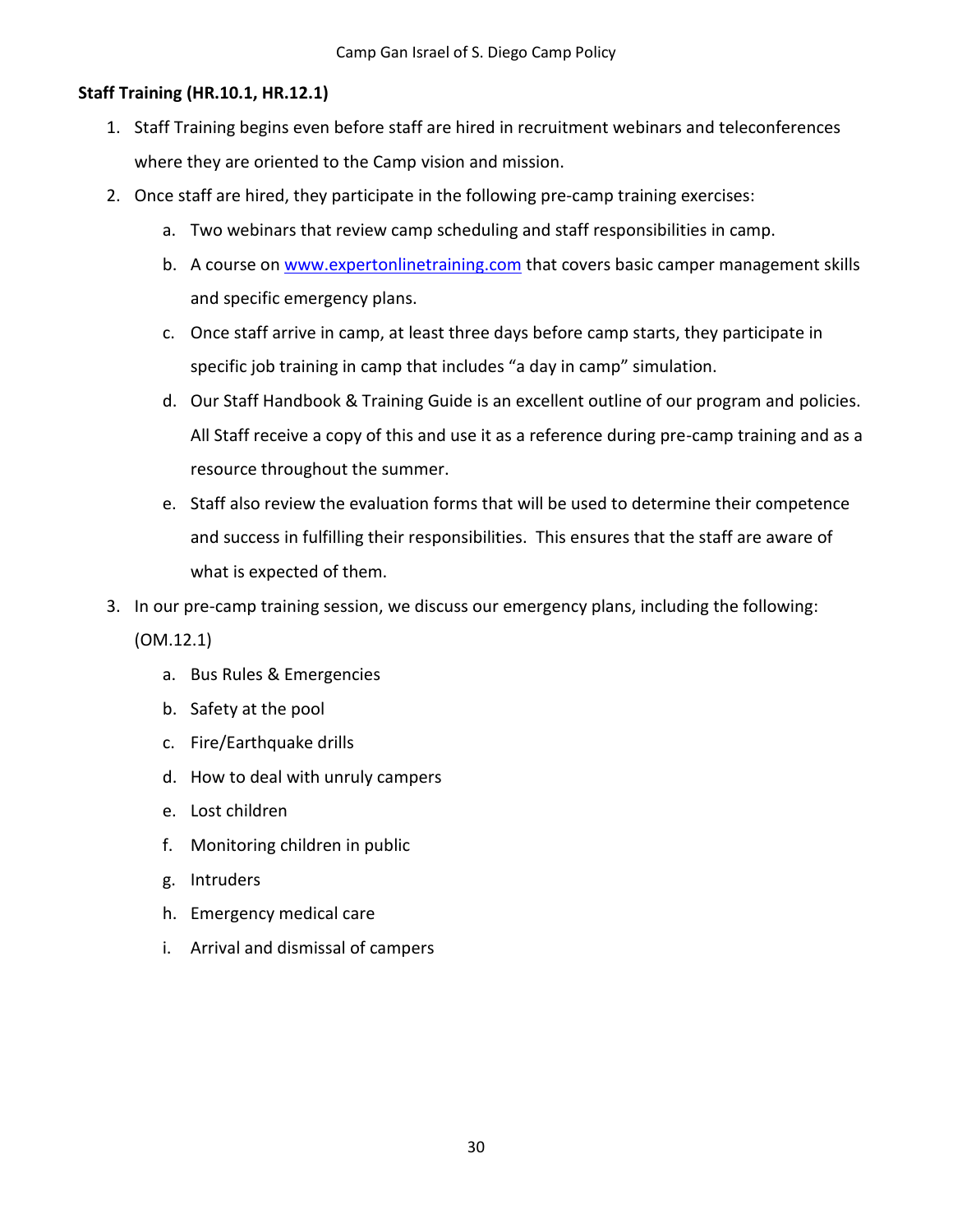# **Staff Hiring Policies/Procedures (HR.3)**

# **Application**

- 1. Application packets, including the appropriate application forms and job descriptions, shall be available for job inquiries. Application forms and information are also available on our website [www.cgisd.com.](http://www.cgisd.com/) (HR.3.1)
- 2. All staff long- and short-term, seasonal and year-round, part- and full-time must complete the Camp Gan Israel staff application form available online before hire. References will be checked and screening will take place as follows (HR.4, HR.5).
- 3. Year-round staff must complete Camp Gan Israel Application Form #2, available in Camp Office. Year-round staff are re-screened at least every two years and when considered necessary by Camp Director, in addition to the annual screening (HR.4). Screening includes a review of their performance reports and any incident reports that they may have been involved with. (HR.3.3)

# **Annual Screening (HR.4)**

- 1. All camp staff year round, part time, paid and volunteer that have unsupervised contact with campers must have the following screening annually, regardless of previous employment with Camp Gan Israel.
	- i. Voluntary Disclosure Form, signed annually. (HR.4.1)
	- ii. A check of the National Sex Offender Public Website. (HR.4.2)

# **New Staff Screening (HR.5)**

- 1. Following are steps in the screening process for new staff applicants of Camp Gan Israel that are to be completed, depending on position:
	- a. Verification of previous employment (HR.5.2)
		- i. At least one check of previous work (or volunteer) history completed for all staff.
		- ii. For administrative staff, verification of previous employment directly related to position required.
		- iii. Previously employed Camp Gan Israel staff will be hired based on the merit of our experience with the staff member. This applies to both seasonal and year-round staff.
	- b. Reference checks (HR.5.2)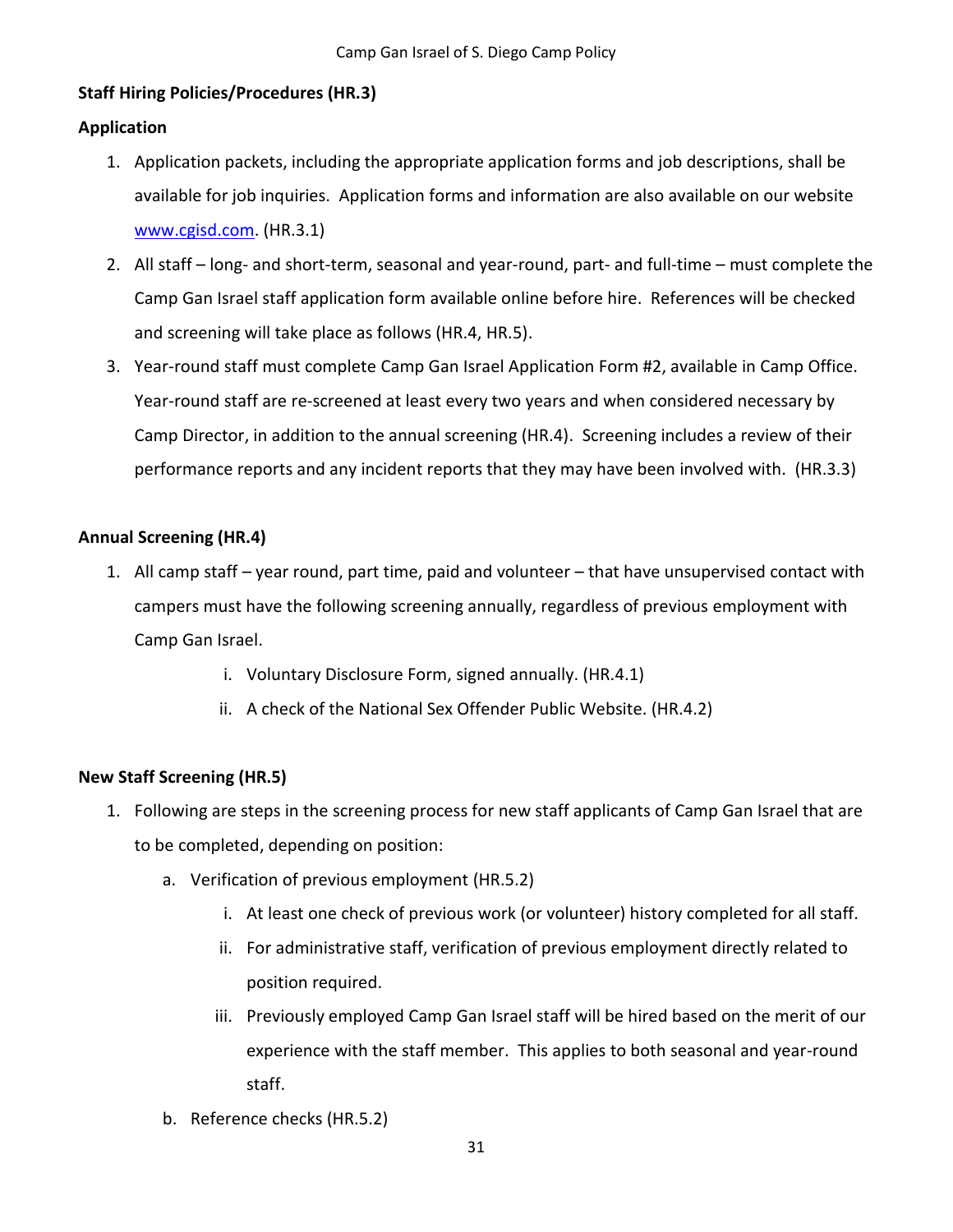Camp Gan Israel of S. Diego Camp Policy

- i. At least one acceptable personal reference received for all staff. Reference forms are to be sent from the Camp Gan Israel office and returned directly to the office.
- ii. At least one acceptable job-related reference received for all seasonal and fulltime administrative and program positions. Applicants to complete form authorizing camp to seek reference. Forms sent from Camp Gan Israel office and returned directly to that office.
- c. Verification of degree/license/certification
	- i. Random spot check of educational information supplied by administrative, program director, and environmental education applicants.
	- ii. Copies of license/certification required for health care personnel, and waterfront personnel.
- d. Criminal background checks (HR.5.1)
	- i. Satisfactory background checks required for all new year-round staff, and seasonal staff with supervisory contact with children or youth groups.
- e. Driving record checks
	- i. Driving record checks through insurance carrier required for all persons driving any camp vehicles and/or transporting any campers, staff, groups, or camp equipment.
- f. Drug/alcohol tests
	- i. Bus drivers who are required to have commercial drivers licenses must comply with state mandatory drug-testing programs.
	- ii. Camp staff personnel policies specify other circumstances when drug or alcohol testing may be done.
- g. Personal interview (HR.5.3)
	- i. Personal interviews are to be conducted with staff as follows:
	- ii. Seasonal summer staff Camp Director or assistant camp director will interview all seasonal camp staff – preferably in person but at least by phone or web conference for all positions.
	- iii. Interview includes a Powerpoint presentation that outlines the nature and diversity of the total camp population, and general characteristics of the camp and programs offered. (HR.6.1-B)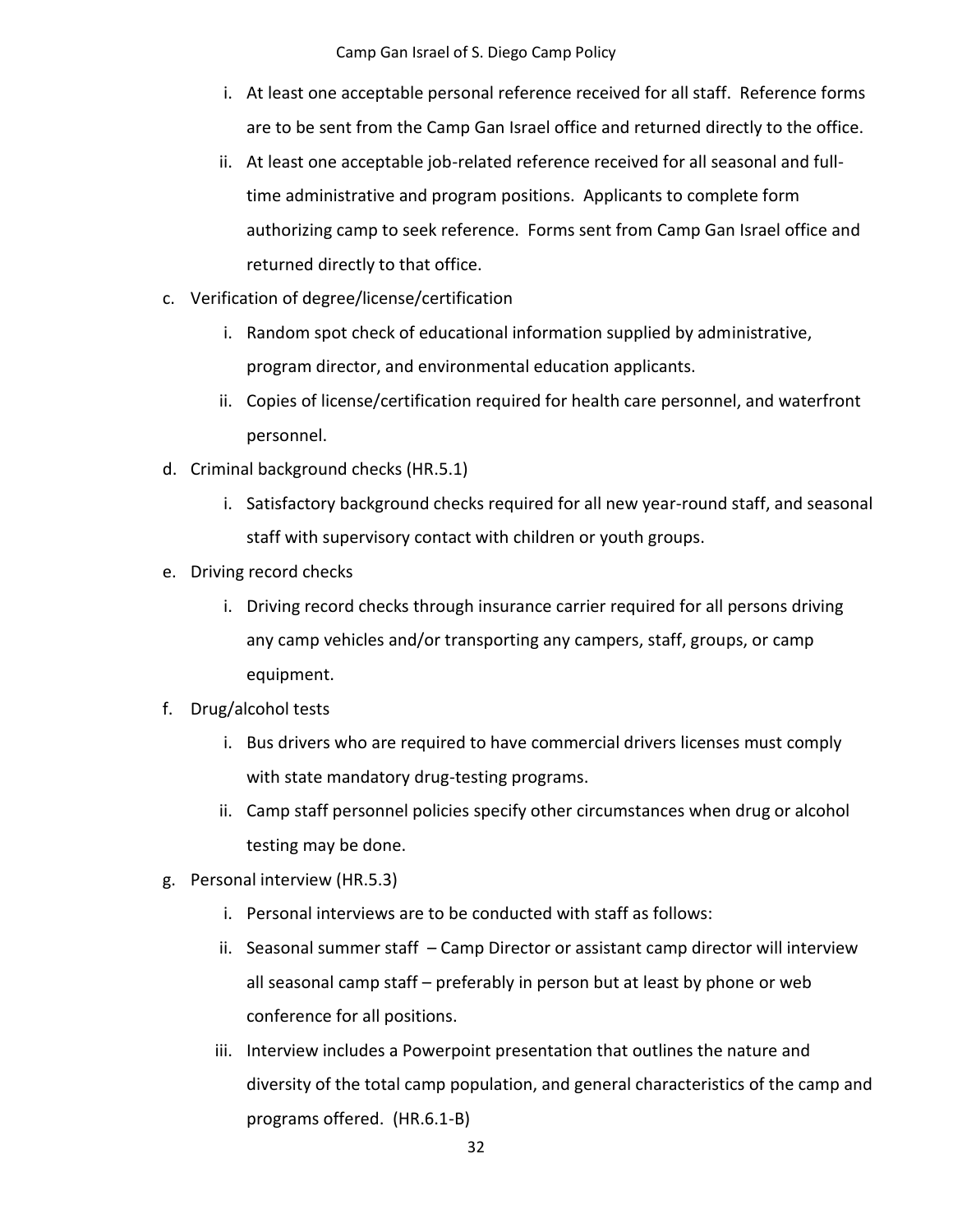# **Our Staff, Our Campers and Our Community – A word on Diversity (HR.11.1)**

- 1. One of the main goals of our camp is to provide education in Judaism and Jewish culture. A significant number of our counselors are recruited from Rabbinical Colleges and Jewish teaching seminaries. In addition we hire local staff who are less observant but are aware of the needs of local California children.
- 2. The children in our camp come from a variety of backgrounds. This is especially true as regards to their levels of religious observance. Special training is given to enhance sensitivity to these different backgrounds. The counselors meet regularly with the Rabbi to discuss any issues and concerns that may arise during camp.

## **Personnel Policies (HR.7)**

- 1. Equal Opportunity
	- a. Employment at Camp Gan Israel Day Camp is open to all people regardless of race, color, religion, gender, national origin, age, disability or veteran status.
- 2. Remuneration and Benefits
	- a. Chabad Salaried Workers Some of our employees work for Chabad of S. Diego year round. Camp Gan Israel Day Camp relies on their yearly contract with Chabad of S. Diego.
- 3. Volunteer Workers
	- a. All of our counselors are volunteers. We established this with a Written Contract. Out of town volunteers are reimbursed for travel expenses and provided with room and board and reimbursement for incidental expenses.
- 4. Time Off/Absence
	- a. As our camp season is quite short and as we don't work weekends, staff members are encouraged not to take time off.
	- b. If a staff member must miss a day of camp, he/she should make prior arrangements with the director, when possible.

## 5. Insurance

- a. All staffers are covered under Chabad of S. Diego's liability insurance.
- 6. Staff Performance Evaluation
	- a. Staff members are evaluated on a regular basis. They have a right to review their evaluations. Poor evaluations may result in a decision not to rehire a staff member or perhaps even to terminate a staff member's employment during that camp season.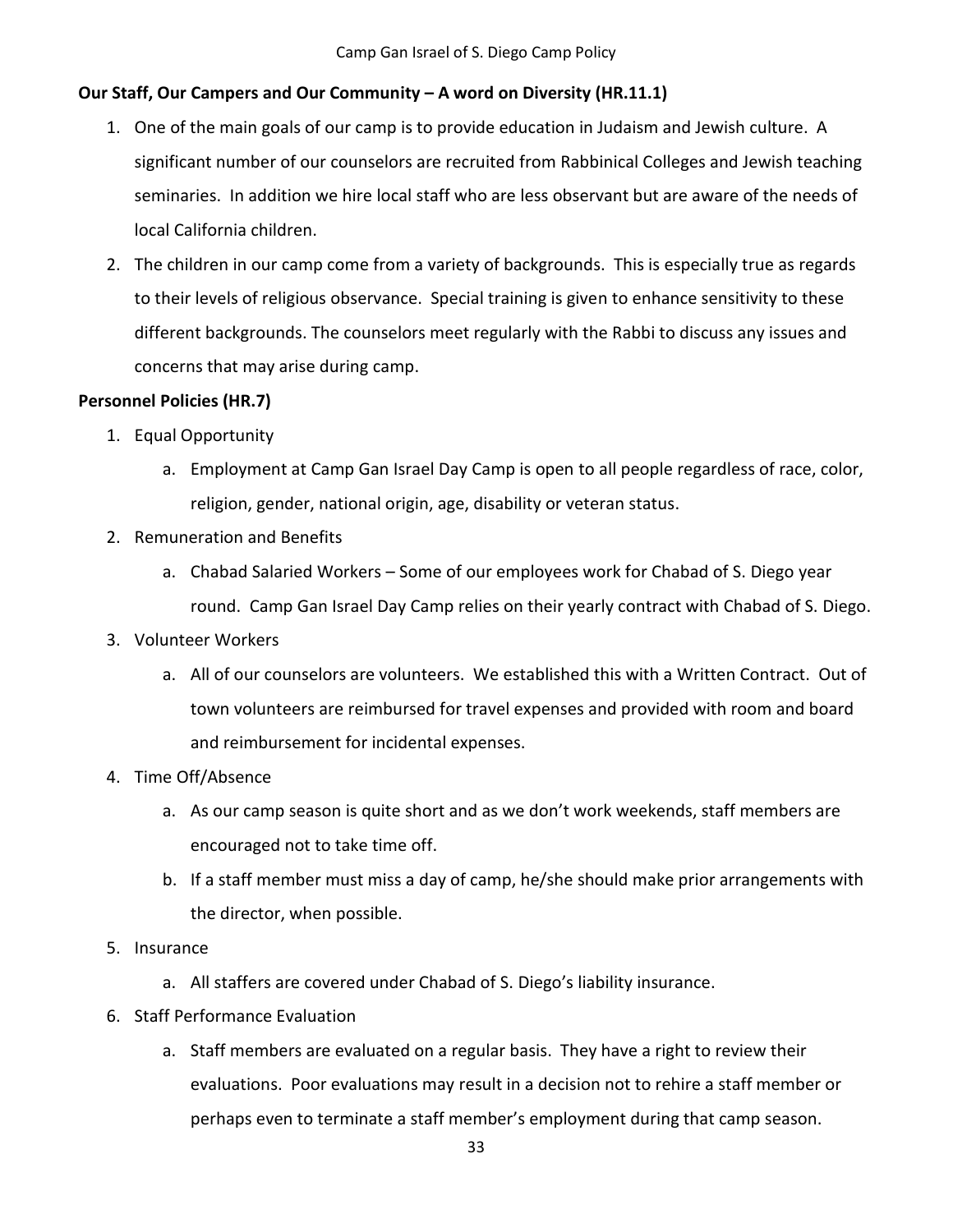- b. Camp Gan Israel reserves the right to terminate employment at any time.
- c. Grievances can be addressed to the Camp Director or the President of the Chabad of S. Diego Board of Directors. Contact information can be obtained on www.sbchabad.org.
- 7. Health Examinations and Histories
	- a. All staffers of Camp Gan Israel Day Camps must complete the health and medical history form.
- 8. Work Rules
	- a. All staff must report to work in a punctual manner, at least 15 minutes before camp for counselors. Camp begins at 8:30am for counselors and ends at 3:00pm. After-care supervisors end at 5:00pm.
	- b. Inappropriate touching of campers whether of corporal punishment or of a sexual nature will not be tolerated and shall be grounds for immediate dismissal.
	- c. Staff must wear neat clean clothes. Casual attire as befitting a summer camp is appropriate.
	- d. Sexual harassment of campers or fellow employees is grounds for immediate dismissal.
	- e. Staff members must remember that they are working with children. They should be with their group and attentive at all times. They should try to work with the campers in a kind but firm manner.
	- f. Use of alcohol, drugs or other illegal controlled substances while on the job is cause for immediate termination as an employee of Camp Gan Israel.
	- g. Additional work rules are found in the contract signed before employment.

# **Camper Supervision Ratios (HR.8, HR.9)**

- 1. It is the policy of Camp Gan Israel that campers must be supervised at all times. 80% of supervisors (Staff Members counted for staff/camper ratio) must be at least 18 years of age. (HR.8.2)
- 2. For our Kiddy Campers there must be a minimum of 1 counselor to 6 campers (HR.8.1)
- 3. For our regular division there must be a minimum of 1 counselor to 8 campers (HR.8.1)
- 4. All staff is at least sixteen years of age and at least two years older than the minors with whom they are working. (HR.8.3)
- 5. At times when campers are changing, a minimum of two staff members must be present in the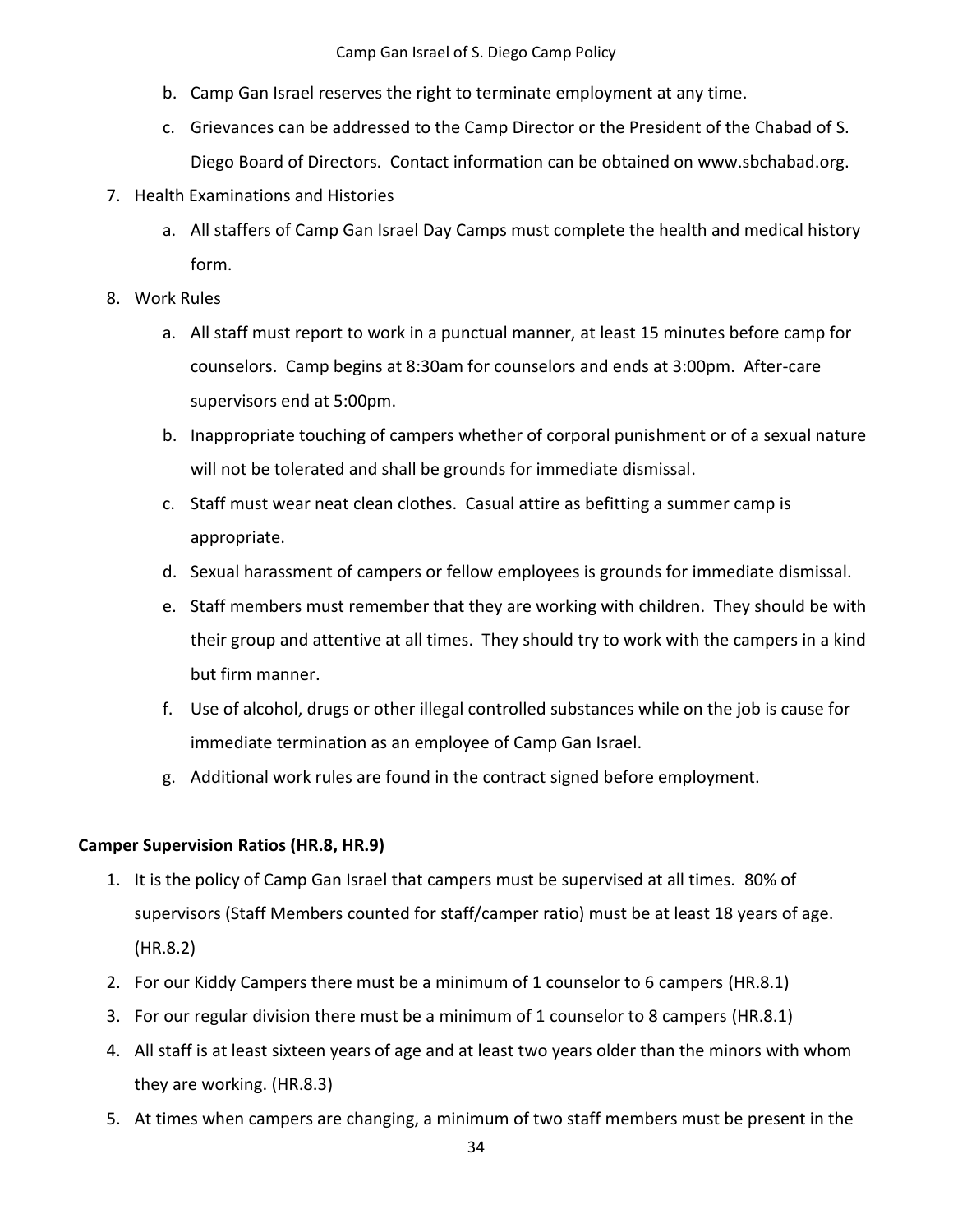room. Campers who need supervision in the bathroom should use a bathroom adjacent to the bunkroom, so at least two staff members can supervise. (HR.9.2)

- 6. On Overnights a minimum of 2 staff members must be present in camper's tents when necessary. We don't recommend staff sleeping in campers' tents, rather in a nearby 'staff' tent. (HR.9.2)
- 7. When camp is on a trip we provide extra supervision. We provide 2 staff members to 10 campers. (HR.9.1)

# **Camp Staff Responsibilities (HR.6, HR.15.1)**

- 1. Each staff member receives a detailed description of his/her responsibilities prior to accepting the job. (HR.6.1-A) In addition:
- 2. Head counselors should circulate the camp making sure that the campers are at the right activities at all times. They should also make sure the counselors are dealing with campers in an appropriate fashion.
- 3. Activity heads must be present at all times when campers are attending their special activities.
- 4. Counselors must be with their campers throughout the day. They should not leave their group just because children are being supervised by a special camp activity leader.
- 5. In case of behavior problems counselors should contact the Head counselor. If the problem is not resolved the camp director should be contacted.
- 6. Staff are responsible to follow the Emergency Plan and Health & Wellness guidelines defined in the Staff Handbook & Training Guide.

# **Food**

- 1. Packed lunches are to be brought from home.
- 2. Lunches should be dairy or parve; no meat is allowed in camp.
- 3. Camp serves ice pops as an afternoon snack daily. Please send other snacks with your child.
- 4. Water is always available for campers to drink.
- 5. Please do not send any glass bottles or jars in lunches.
- 6. Mark lunchboxes/bags with child's first and last name.

# **Tzedakah**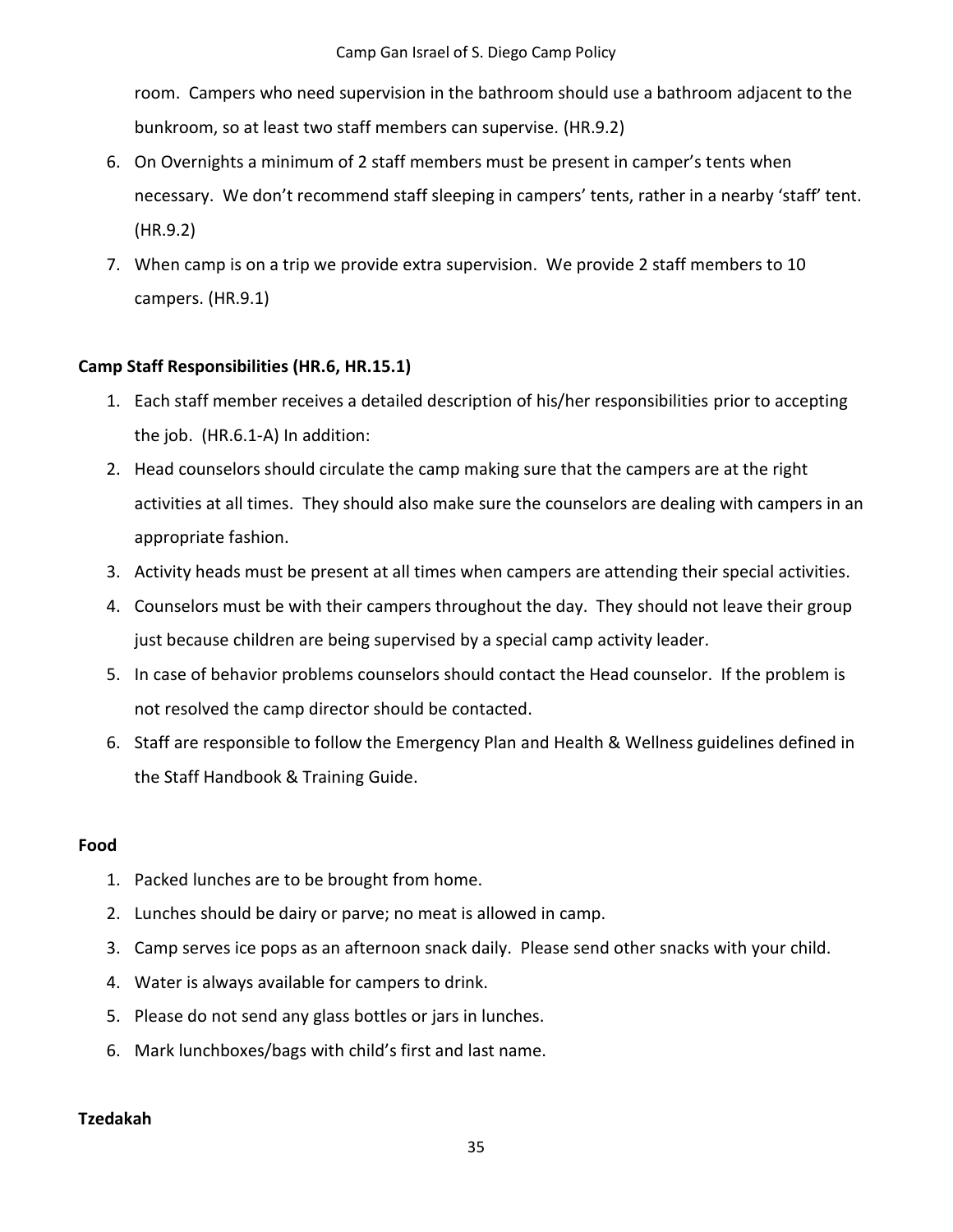1. Tzedakah (charity) is a concept that is fundamental to Judaism. Our camp attempts to develop a commitment among our campers to share with others less fortunate then themselves by donating a few pennies every day to charity. Parents are asked to send a few coins for Tzedakah every day with your campers.

## **Camp Goals and Outcomes (PD.1.1, PD.1.2)**

- 1. To provide opportunities that stimulate the development of each camper's self-esteem.
	- a. Each camper will select her own activity during "me" time.
	- b. Each camper will participate in at least one activity to promote self-esteem, which could include arts & crafts, values clarifications, music, sports or special hunts and activities.
	- c. Campers will participate in getting-to-know-you games during the first 24 hours of camp.
	- d. Staff will provide the campers with positive comments and encouragement throughout their stay.
	- e. Each camper is given a form to take home to share with his or her parents indicating what program and skill requirements he or she has worked on.
- 2. To help each camper appreciate the natural surroundings and take an active role in the stewardship of our environment.
	- a. Each camper will have the opportunity to participate in some nature activity, which could include one of the following: hiking, environmental activities, or other appropriate activity.
	- b. At the beginning of each session, the campers will discuss as a group the importance of taking care of their camp and the type of things that they need to do such as picking up litter, not picking flowers, respecting property (no graffiti), and conserving water.
	- c. Campers and staff will participate in recycling of materials such as aluminum cans, cardboard, and paper ion clearly marked recycling bins.
	- d. Each unit will be encouraged to perform a service project at camp to help the environment such as picking up litter and recycling.
	- e. Each unit will have a part of the James Ax Organic Garden to cultivate, weed, water and harvest.
- 3. To provide situations for each camper to set goals and challenge themselves while discovering his or her own skills and abilities.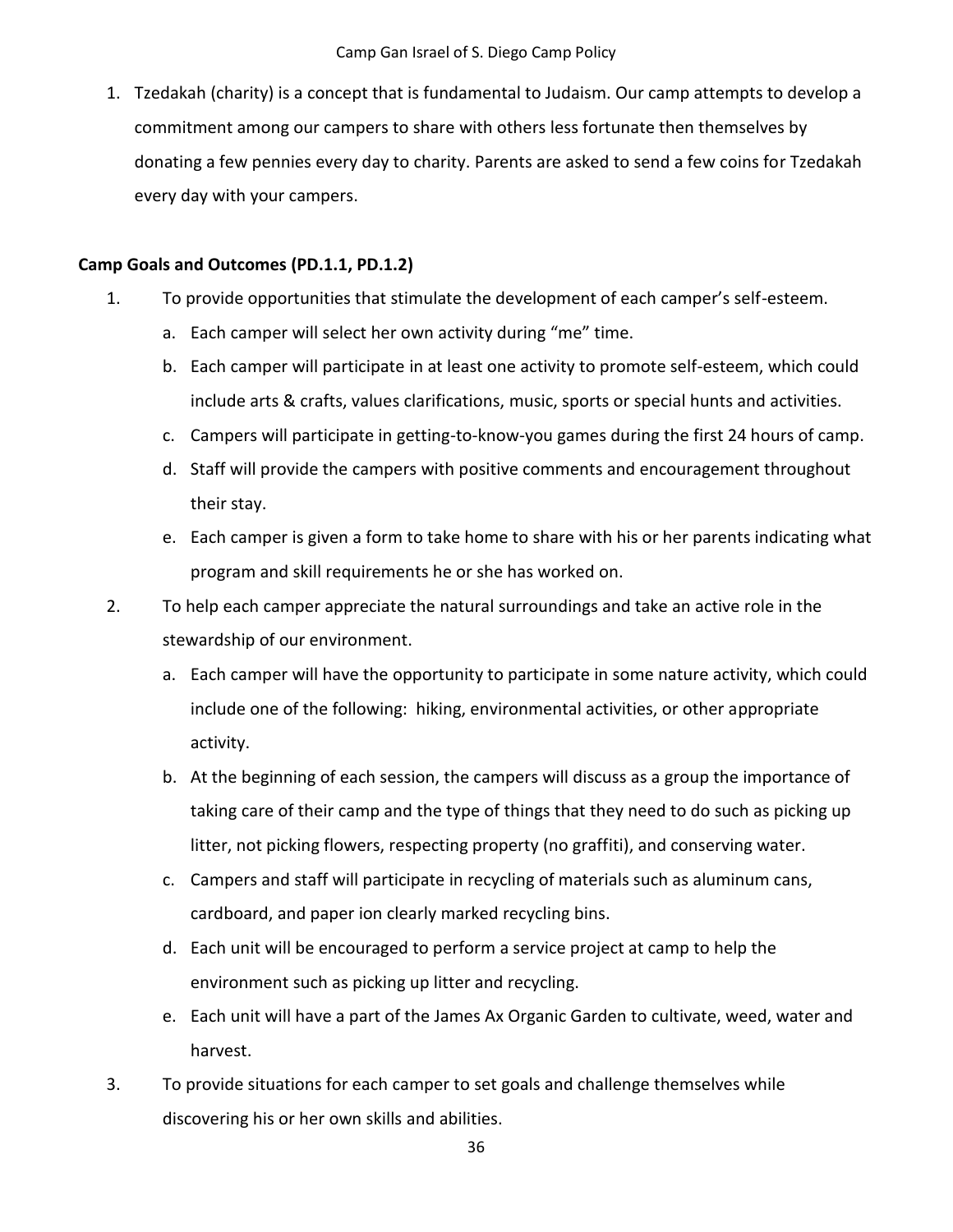- a. Each camper will participate in at least two activities during the week that will personally challenge the camper - such as arts and crafts, relay races, learning classes and Tzivos Hashem club.
- b. Campers will have the opportunity to work in small groups during activities and bunk time with each camper taking on different roles.
- c. Campers will learn at least one new skill while at camp.
- 4. To provide exposure to Jewish culture and practices in a fun, non-judgemental and hands-on way.
	- a. Campers will participate in daily activities and arts & crafts sessions that educate them in specific Jewish cultural concepts.
	- b. Campers may participate in the Tzivos Hashem learning program prizes are given to children who participate in this program
	- c. Campers will learn and sing camp songs and hear stories that contain themes of Jewish culture and practice.
	- d. Each unit will have a Jewish theme of the week around which songs, arts & crafts and activities will be planned.
	- e. Each camper will bring home Challah bread that he/she shapes and bakes.
- 5. To increase the camper's network of Jewish friends
	- a. By virtue of the fact that the campers are attending a Jewish camp they meet many new Jewish friends
	- b. Our counselors and campers keep contact throughout the year, either in person or as pen pals.
	- c. Reunions and holiday activities are scheduled periodically throughout the year to maintain friendships.

## **Training for Goals: (PD.1.3)**

- 1. All of our counselors come to our camp from Rabbinical Colleges and Seminaries. Work in our camp is part of their preparation for ordination. They already come well trained and knowledgeable in Judaism.
- 2. During staff training and throughout the summer counselors review various methods to achieve the desired outcomes and goals. (PD.1.3)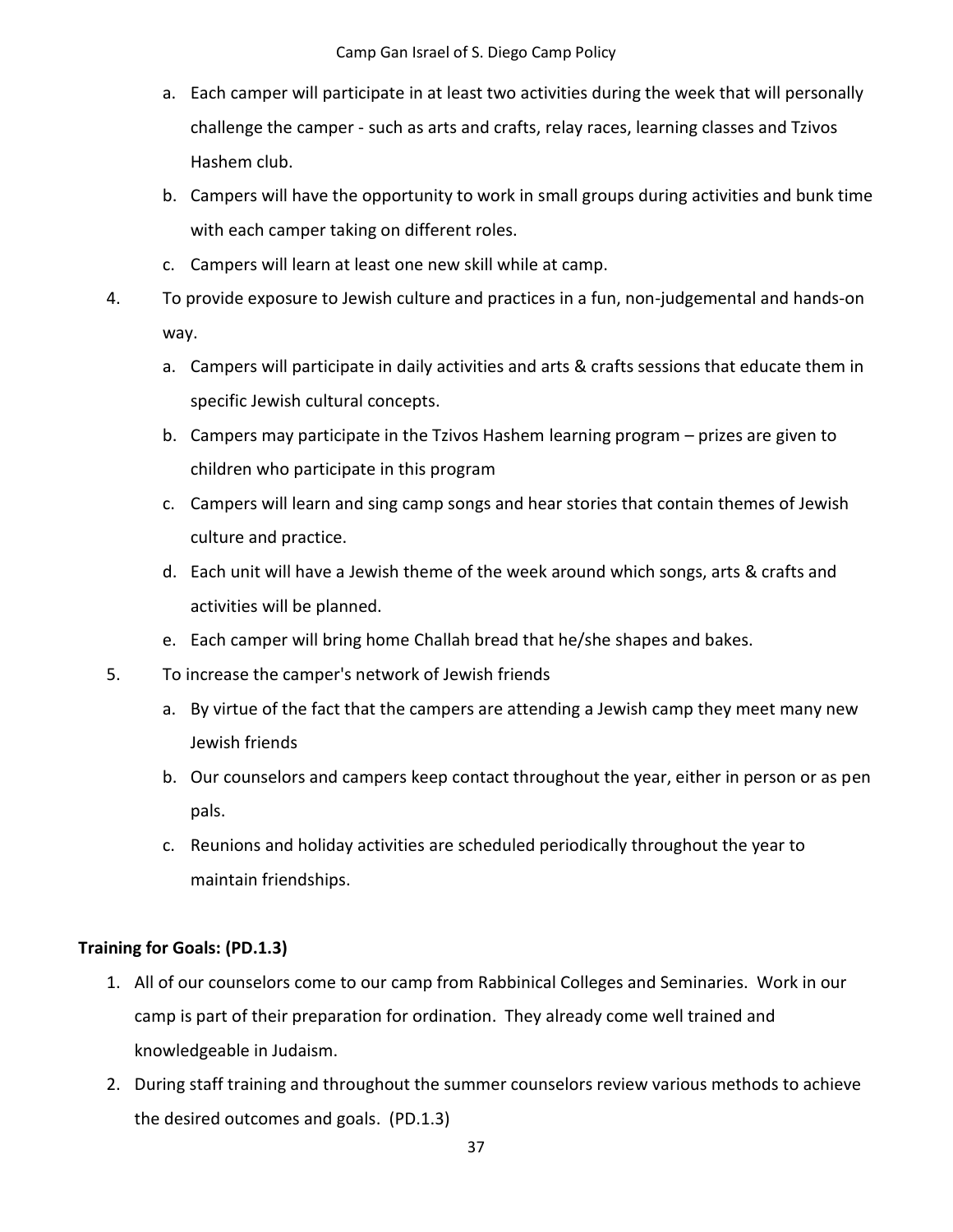- 3. Parents are sent these goals as part of the Camp Policy upon registration. Counselors educate campers on the goals of camp. (PD.1.4)
- 4. Counselors have received a list of all their campers' phone numbers and addresses and receive reminders calls/emails to follow up throughout the year. Counselors are also encouraged to attend Birthday Parties and other social events after camp hours. (Please see Staff Training)
- 5. Our specialty staff (coaches, artists, music teachers) are all highly trained professional teachers.
- 6. The Camp Director has been working in the camping profession for over 15 years. One of the director's main duties is to design a program filled with opportunities for children to have fun!
- 7. These goals are written in specific behavioral objectives that address the developmental needs of the campers. Evaluations on progress are performed on a bi-weekly basis or as often as necessary as determined by the Camp Director.

# **Evaluation of Camp Programs:**

- 1. At the end of the summer a review of all the goals and results is performed. A summary report is compiled and discussed between the Head Counselors and the Director.
- 2. The results of this meeting will suggest which programs/goals were more successful and which goals should be included in future summers.

# **Parent & Camper Communication**

1. The parents and campers are informed of their goals and progress throughout the summer by email and notes sent home. If there is a special milestone reached or a severe setback, a phone call is made that day to the parents.

# **Parental Involvement/Permission**

The parents and our guardians of each camper must sign a permission form/waiver allowing the child to participate in all activities.

- 1. A calendar of our major activities and trips is sent in the registration packet and is also available on our website, www.cgisd.com. Parents may choose to have their child/ren not participate in individual activities and should notify the Camp Director or Head Counselor in the space provided on our registration form.
- 2. On our registration form, the parents also allow their child's photographs, to be used in